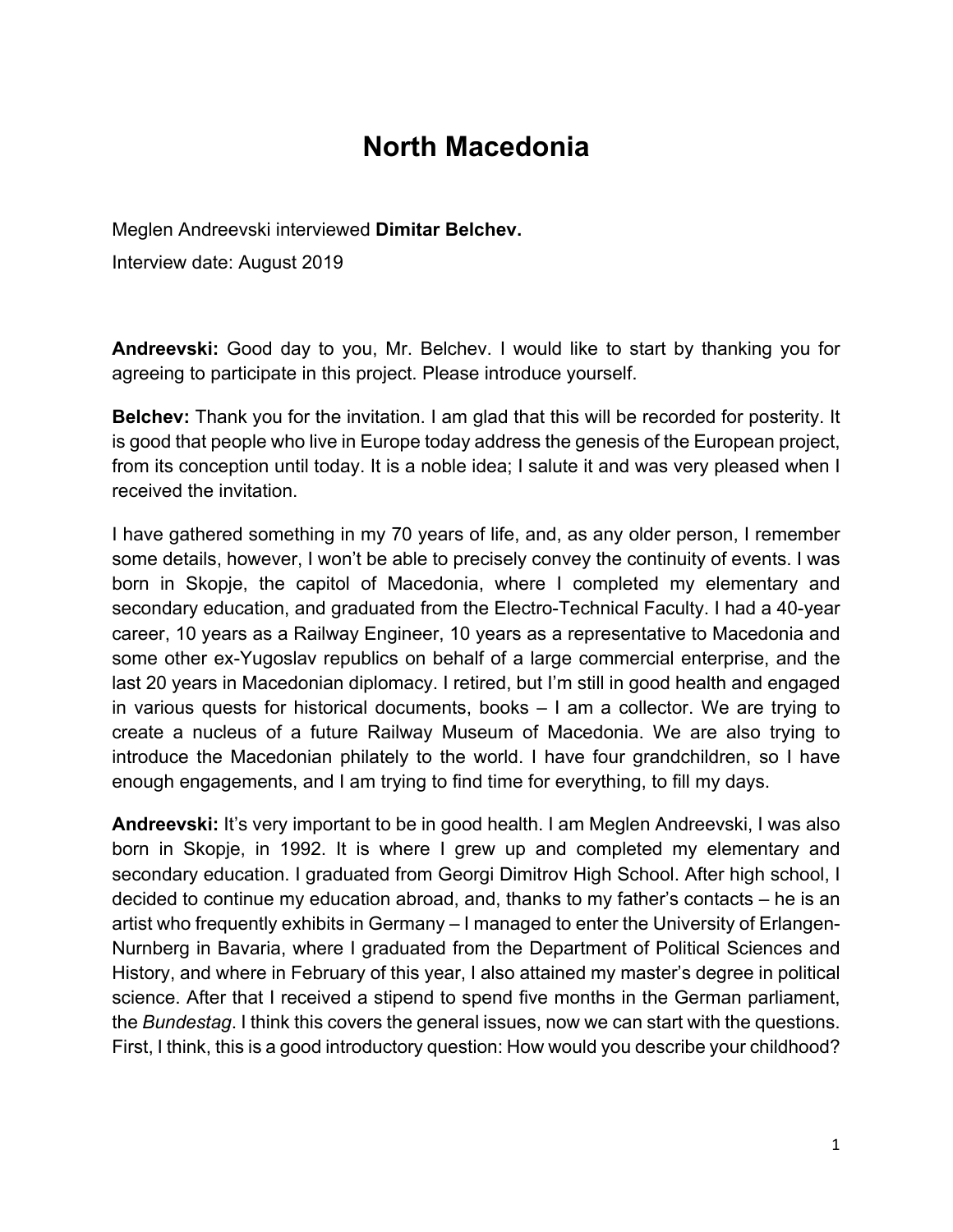**Belchev:** It was primarily a childhood without automobiles on the streets, a childhood of wondering around freely, morning 'til dusk – a limitless freedom. My grandchildren often ask me how we went to school, since today their parents drive them to school, and I tell them that we walked. 'Grandpa, you were walking from here, down four big streets, to your school?' 'Yes', I say, and we would hardly encounter five automobiles during the entire walk.

The school was in the city centre and I lived at the city's periphery, near the football stadium, so it was common for us kids who lived in that part of the city to get together and go to school. There we had a meal together, and when returning, we would all stop at the House of People's Technology, which offered each of us an opportunity to develop our skills. There were specialisations in photography, machinery, radio technology, electronics, and technology, and it was our main spot – we spent more time there than at home. It was there that our parents would look for us when they came back from work, since we weren't at our homes. It is interesting that all of us kids, who were frequent visitors there, either graduated in engineering, or became qualified technicians, exactly within the areas of our childhood interest. I was interested in radio technology and went on to enter the Electro-Technical Faculty, where I attained a bachelor's degree in energetics. My friend, who was interested in designing building models, later became one of the leading architects in Macedonia. Another, who was interested in photography, became a master photographer, with photos presented not only at exhibitions organized by Macedonian authors, but also on the calendars of some companies that had a significant presence internationally. What I am trying to say is that we had an opportunity to learn, not only at school, but also through extracurricular activities, which were completely free.

With lots of energy, our educators, that is, our teachers of the related subjects, enabled us to gain knowledge and skills that served as a solid basis for when we entered university, or later in life, when we got jobs. I remember that the most successful among us were selected to attend various gatherings in ex-Yugoslav republics – I went to Bosnia and Herzegovina, to Croatia. We also welcomed children from there to our homes. We always stayed with families, that is, we were accepted there, we would stay two or three days with some family and then there would be a reciprocal. We would welcome them to our homes. I keep in touch with some of them even today – it is nice for us to hear each other on the phone. We ask after each other's health and how our grandchildren are doing.

**Andreevski:** Interesting. And what where your visions for the future, when you were children, what did you dream about at that time, do you remember?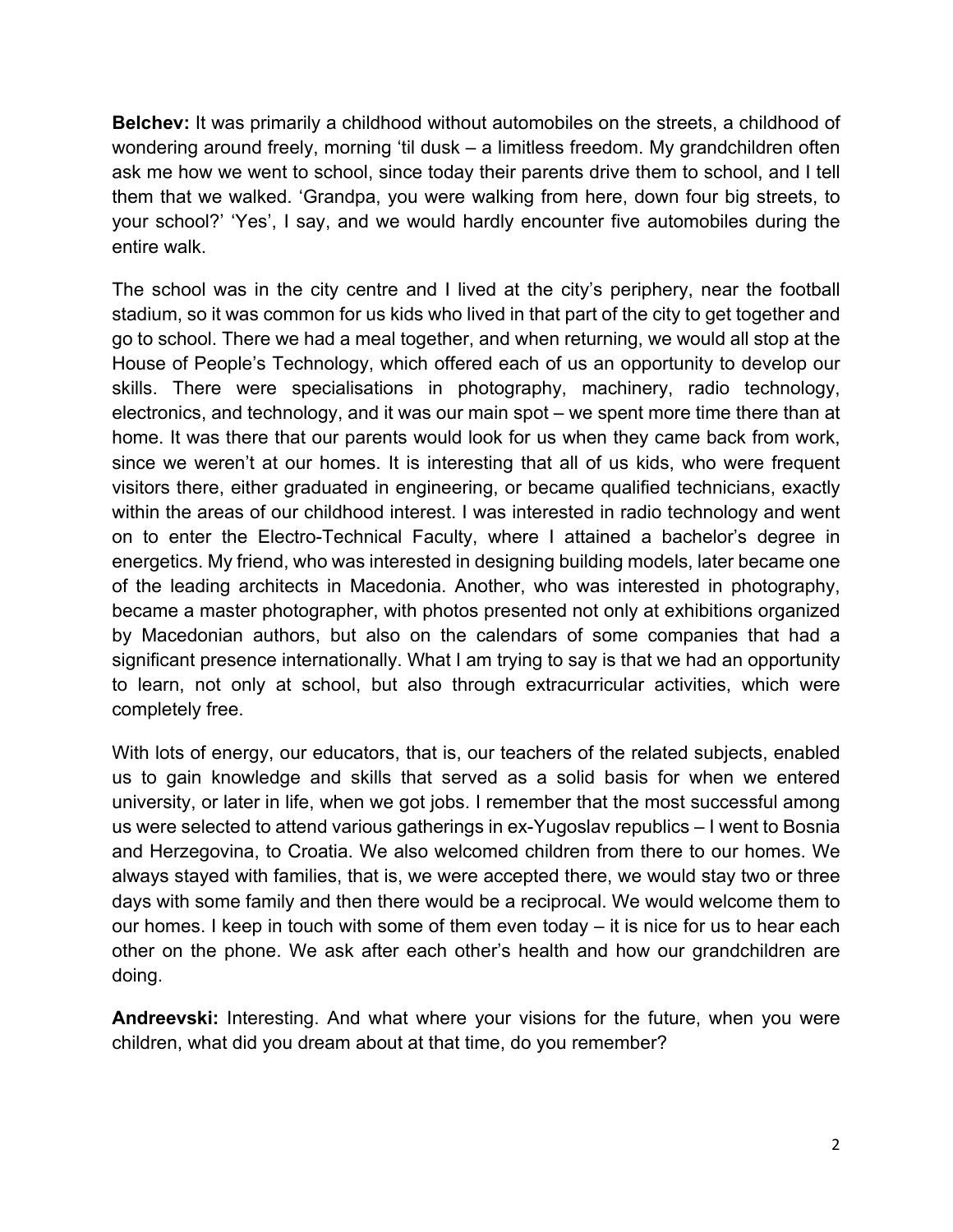**Belchev:** Well, now, I will address some turning points, how our views changed. I was born in 1946. So, the war in the Middle East in 1956 and the Cuban [missile] crisis made a strong impression on us 15-year-olds. I can still see in my mind the images of the war in the Middle East and the ones of ships with rockets around Cuba. I wouldn't say that we changed our worldviews at the time - it wasn't until the great flood of 1962 in Skopje that we understood how grown-up we were and were expected to help in the reconstruction of the city after the flood. I was about 16-years-old and a Red Cross activist at the time, so I was engaged in clearing the Red Cross warehouses that were threatened by the flood. It was an issue of who would be faster – will the water reach the warehouses, or will we manage to lift everything from the lower shelves to the higher ones so that nothing would be damaged? Several months later, in 1963, the Skopje earthquake struck and then we were far more involved. We went to school for three days a week, and the other four we were organized in labour brigades, working alongside the foreign experts who came to Skopje to help with various types of objects. To be specific, my high school was tasked with erecting large hangars to be used as elementary schools, and already by November – December, we managed to complete several hangars where lessons could begin. During the autumn and the winter months, we worked in a suburb of Skopje where the aid from the World Church Council was delivered. The instructors who arrived with the aid trained us to complete prefabricated houses that would accommodate families, and I remember them being surprised that we managed to complete the houses in ten days, instead of the expected 21 days. It was probably due to our youthful energy. It was, in practice, a race against time for the people to come and settle in before the freezing winter arrived. To us, it was a sign that we were grown-ups - and we could be counted on.

**Andreevski:** Yes, Yes. What was your perception of our neighbouring countries? In particular, within the context of the earthquake. I mean, we were part of Yugoslavia back then, but I know that after the earthquake, the aid from neighbouring countries and from around the world helped us – that is, helped people at the time to get Skopje up and running. What was your perception of our neighbouring countries then? Was it the same as it is now with regard to the Balkans, did the more westernized countries consider themselves as 'Europe', or did you use some other terms at that time?

**Belchev:** No, there was no such division in our minds – there is none today, too. We can recall what kind of aid each neighbouring country sent. I wasn't immediately involved with the aid that arrived from those countries; however, I know precisely that, let's say, Bulgaria dispatched a complete concert hall, which was erected at the city centre and is still in service today. Regretfully, time has done its part and it needs a thorough reconstruction. Nevertheless, it still stands. I don't remember what kind of materials arrived from Greece, but I know that there was an architecture and urbanism bureau from Athens, and if my memory doesn't deceive me, it was called Doksiadis. They took part in creating urban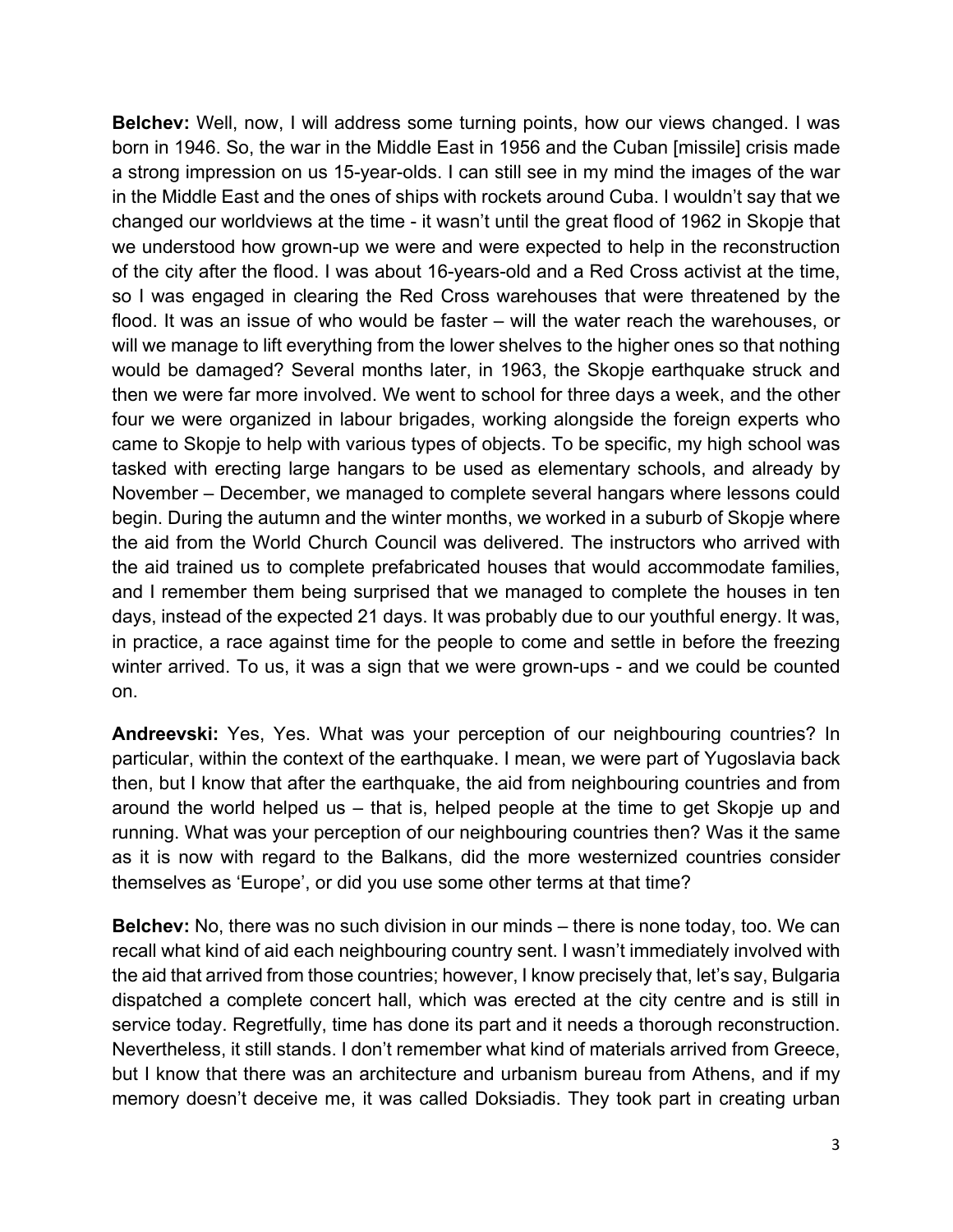solutions for post-earthquake Skopje, along with the Polish and the Japanese teams. As for Albania, I don't recall any data on what kind of aid they sent, however, I don't doubt that aid arrived from there, too. The images of the endless columns of the Soviet and U.S. armies' military vehicles driving around the streets of Skopje were incredibly impressive to us. There were specific positions for each army, depending on what kind of debris they should clear. It was usually the largest destroyed objects, as this was where the need for mechanization was greatest. They came with powerful machines and it was all very appealing to us. When we weren't otherwise engaged, we enjoyed going there and observing how organized they were in removing the debris. For instance, we mentioned the clearing of the Central Bank building. The bank was built with very solid materials, and it took a lot of mechanization, a lot of expertise to clear the mountain of debris. The Catholic Church was also in the city centre, a sturdy object which also needed clearing.

And the performances… It is interesting that the cultural events in the City Park continued in the wake of the earthquake. There was a stage at the entrance to the park, an open stage, where shows were performed even before the autumn rains came. As I remember, artists from many countries performed there, and we sat side-by-side with the soldiers from both armies and watched the performances. Later on we had the good fortune – at the time of the earthquake, I was hosting a group of French students spending their summer vacation with us – to receive an invitation, for me and the other hosts from my high school, to spend some time in France and tour the country. I remember people asking us on several occasions about our experiences with the earthquake, about what else could be done to help Macedonia. To be honest, I can't remember what the French aid consisted of, but I do know that the library received a large collection of French literature and that later on, French artists donated a collection of French art for the opening of the Museum of Contemporary Art. At the exhibition – when was it? – on the  $60<sup>th</sup>$  anniversary of the earthquake, we learned that many of the documents have been preserved, which refreshed our memory with regard to everything that happened and how it affected us at the time.

Here, I just remembered an episode regarding Germany, and as it happened, the German Red Cross dispatched a batch of aid by train, with the intent to help feeding the population of Skopje. This included several mobile kitchens, which had been traditionally supplied to the German *Bundeswehr* by one German company. We saw the photos at the exhibition and it reminded us that the kitchens were situated at several locations in Skopje. My younger brother was an amateur photographer and I have several photos of those kitchens. I made an offer to the Museum of the City of Skopje: Let's try to locate the company that produced those kitchens from that time and ask for the technical data on the entire operation. It turned out that the company switched to different products in the meantime, but the German Red Cross managed to find and deliver one kitchen. Today it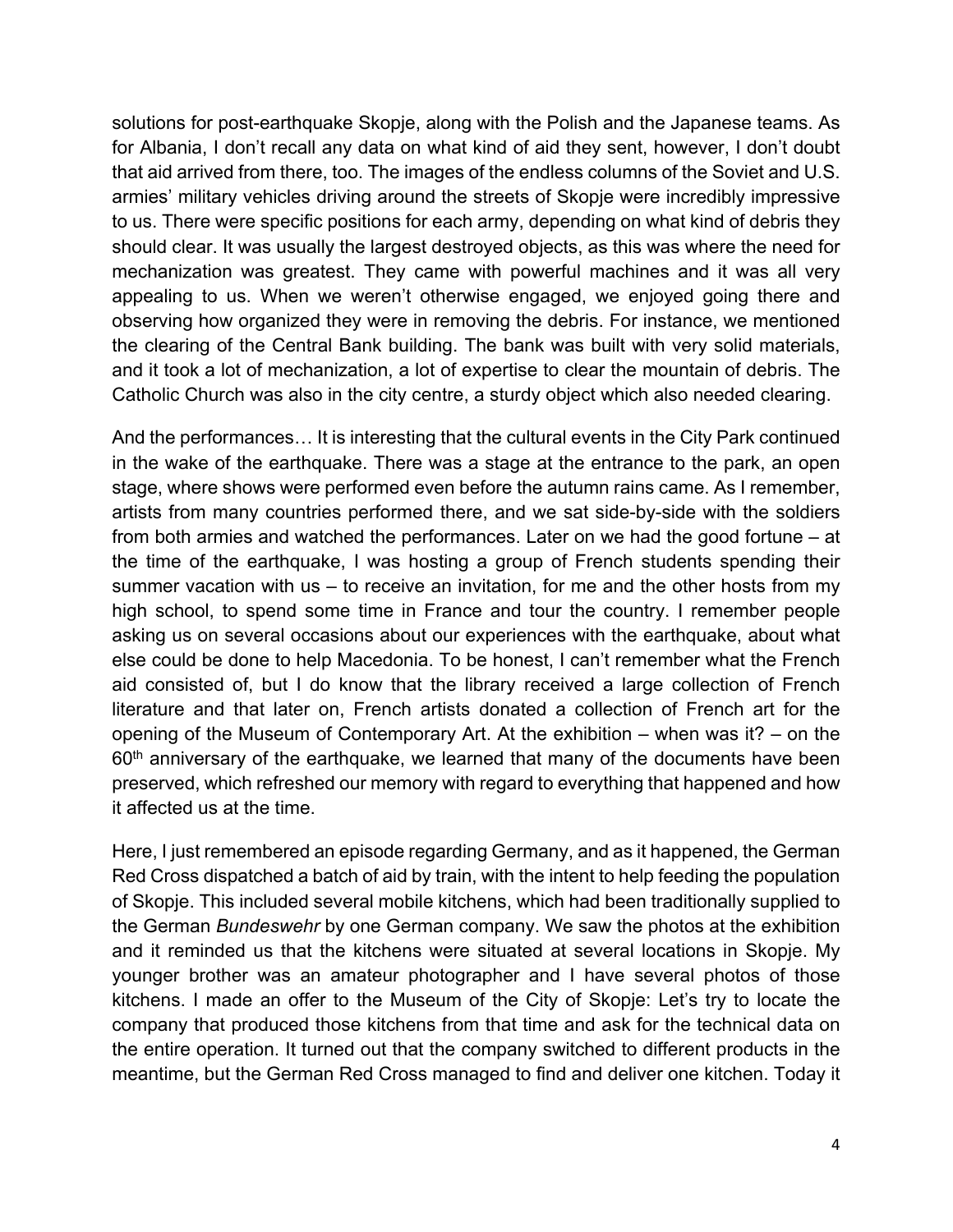is exhibited at the Museum of the City of Skopje, at the department where the earthquake memorabilia is stored. It is a very impressive showpiece.

**Andreevski:** What is the most impressive memory of your high school days? That is to say, what do you remember most vividly from the time you spent in high school?

**Belchev:** Yes, high school, that was the period that marked our break with childhood. It lasted until the flood and the earthquake. After that, as a mature man, let's say, up until graduation, the most impressive thing for me was the travel opportunities. From the time of the earthquake until my graduation in 1965, I managed to travel to most of the European countries. And not just me, but my entire generation, be it through cultural exchanges with youth in other countries or through the inclination towards technical sciences via trips organized by the House of People's Technology. It didn't matter, we had other options as well, such as the scouts' organizations or the youth travel organization. I managed to visit Belgium and Luxemburg for the European scouts assembly. I took part in several marches through the Alps, I went to France – I already told you this – immediately after the earthquake, I visited Germany for the first time at a mountain climbers' gathering, I attended the 1 May – or was it 9 May, I don't remember – anyway, the large parade in Moscow. We went to Moscow as high school students, and then we went to Italy. For certain reasons, I couldn't travel to Greece – we could address this later – but I had relatives on my father's side in Bulgaria, so I stayed with them in Bulgaria. By my 18<sup>th</sup> birthday, by my graduation, I had already visited a large part of Europe and it remained with me as a hobby, so to say. When I joined the faculty, I also joined those youth and student organizations. We even published a newspaper and organized exchanges with students from other countries. Briefly, during my university days, I travelled with much greater frequency.

Characteristic of that period was that the travels were not related to the financial situation of one's parents. It was merely an issue of finding a partner to carry out the exchange and to organize a program. What we would do if we went somewhere and what we would do for our guests when they came here. There were always funds to cover our activities. It wasn't easy, but we travelled a lot at that time, at least the students of the high school that I attended, which was probably the most famous high school in Skopje. It produced several academics from my generation. There are also ministers for various Macedonian governments as well as renowned artists and actors.

**Andreevski:** Which high school is that?

**Belchev:** Josip Broz Tito.

**Andreevski:** Ah, Josip Broz Tito!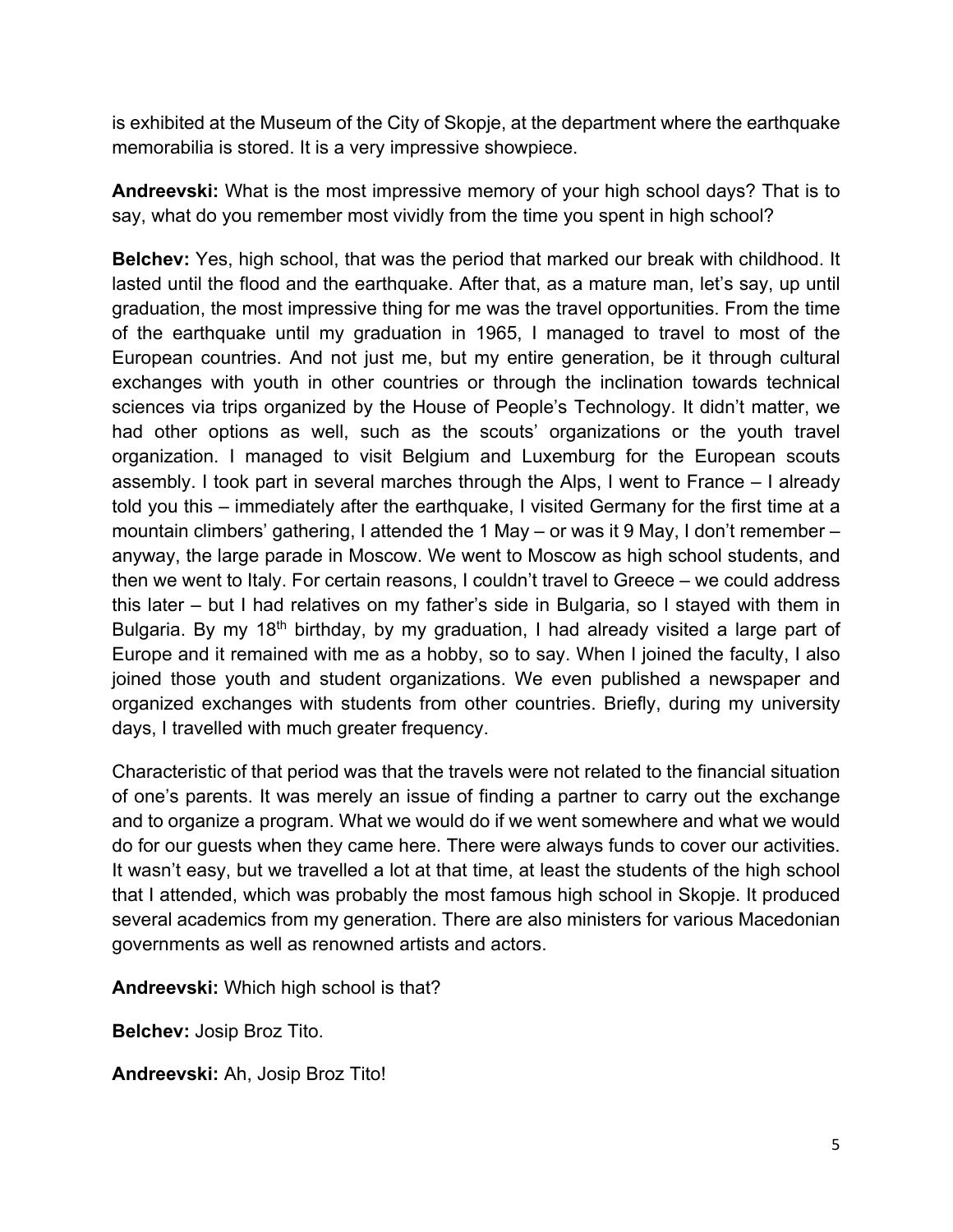**Belchev:** We really travelled intensively. I recall that we would fill an entire bus and find partners somewhere in Europe where we could stay for couple of days. We would arrive there, and later on welcome our hosts here and give them a tour around Macedonia. I mentioned that funding was never a big problem, and that is a huge difference with what I see today. When my daughters and grandchildren want to travel, [their ability to do so] is directly tied to their parents' financial situation.

**Andreevski:** Yes. Did your parents have a say, did they make the decision as to what you will study or was it your decision what to study?

**Belchev:** It was my decision. I mean, I've been involved in various aspects of electrotechnology since an early age. We constructed our first airplanes and detectors. There was a skill called 'searching for the fox': A transmitter would be hidden in a small forest and we had to locate the antenna broadcasting the signal as fast as possible. The skill was to build a more sensitive receiver ourselves that would be able to locate a much weaker signal. Then those superheterodyne radio receivers appeared, with five or six different electronic lamps, and it was very interesting for us when the specialist would let us open the receiver's box and locate the defect. They wouldn't let us fix it, but they gave us the opportunity to learn, and it was interesting to us because the grown-ups suddenly trusted us to open it without breaking it as well. It was the best part for me, perhaps because I was more fascinated by technology than the other kids from my group at the time. I know two or three fellow engineers who later went to work abroad. They got the opportunity to gain some experience abroad and they didn't come back, instead becoming very good engineers in various industries throughout the world.

I recall learning later on that the enterprise, the service where they would let us fix the radio receivers, switched to producing satellite dishes. I had an urge to leave the Railway and go back to where my interest in technology started. I decided to join the Railway early in my life. My grandfather was a railway worker and he was killed on duty. As early as high school I spent some time gaining experience at the Railway, so I simply got 'infected' by that technology. My final (high school) project was related to the Railway. I planned the same for my project required to join the faculty, but my professor directed my interest elsewhere. Nevertheless, immediately upon graduating I went straight back to the Railway. Regarding satellite dishes, I was, by God, facing a huge dilemma as to whether I should leave.

**Andreevski:** Was there a lecture, seminar, or professor, which played an important role in your life, throughout your entire life?

**Belchev:** Well, there were several professors. At high school I had a Macedonian language teacher, a renaissance person, I would say, who was full of knowledge and masterful in delivering this knowledge to us. She knew how to inspire us to write and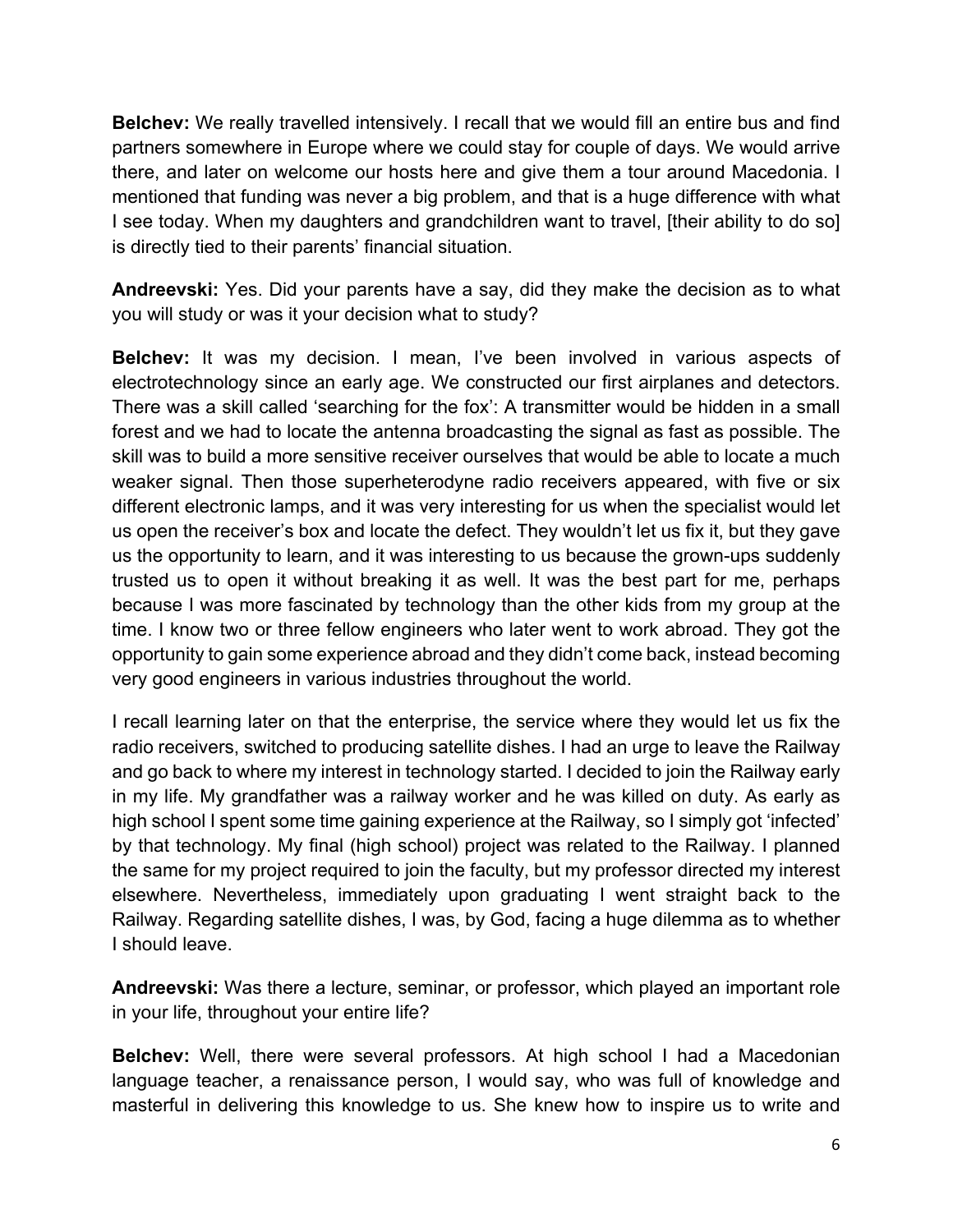express ourselves correctly, so it is not only her lectures on the Macedonian language, but also her lectures in general that have somehow stayed in my mind.

At the university, I was fortunate to become close with the professor who taught about the utilisation of electrical energy, which included that used in railway towing. That professor was the reason I delayed my graduation, so that I could stay on working with the team on a new machine, which was being designed at that moment in his office. I remained with the team for another year and a half, and I have to say that I was very well paid, despite not yet being an engineer with a degree. In the meantime, my future spouse graduated, we got married, our daughter was on the way, and I told the professor: 'Professor, I [laughs] have to deal with my situation', and he says, 'All right, you can graduate whenever you want, let us finish the project first'. As it happened, we completed the project and my daughter was born on the same day and I immediately managed to get a job with the Railway. So it was a nice period in my life. I remember those two teachers with a great deal of pleasure.

**Andreevski:** Yes. So far you've told us what you've learned at school and at the university, but what did you learn from your parents? What life lesson from your parents has remained with you?

**Belchev:** Regarding that, I may not be the best example of a typical child from Macedonia. My father was born in a city which today is in Greek territory. In 1922, when he was still a child, his family was expelled from their home, and, after a long plight, they found refuge in central Bulgaria. He grew up with children whose families were also expelled from the same city, in a neighbourhood traditionally called 'the Macedonian district'. He became a communist very early in his life, which got him arrested in Bulgaria. In 1941, Bulgaria occupied Macedonia and the communists sentenced in that trial were transferred to a prison in Skopje. My father remained there until the Macedonian partisans attacked it and liberated the prisoners. He joined the brigade that liberated them and fought until the end of the war. After the war, he remained in Skopje. I don't have any relatives in Macedonia on my father's side. I can't recall any.

My mother was also a pre-war communist. She was a renowned partisan fighter, for which she was highly decorated [*partizanska spomenica* – partisan acknowledgement]. She comes from a town in southern Macedonia; they met in Skopje in 1944 and got married. All their relatives lived far from Skopje, so communicating with them was a bit hard during those initial years.

So, what I remember is that a lot of people gathered in our home, all of them former partisans, some famous partisan commanders, and the discussions were primarily focused on that grievous period of Macedonian history, the pre-war period and the war times, the occupation, the partisans' life. What would be interesting to point out? There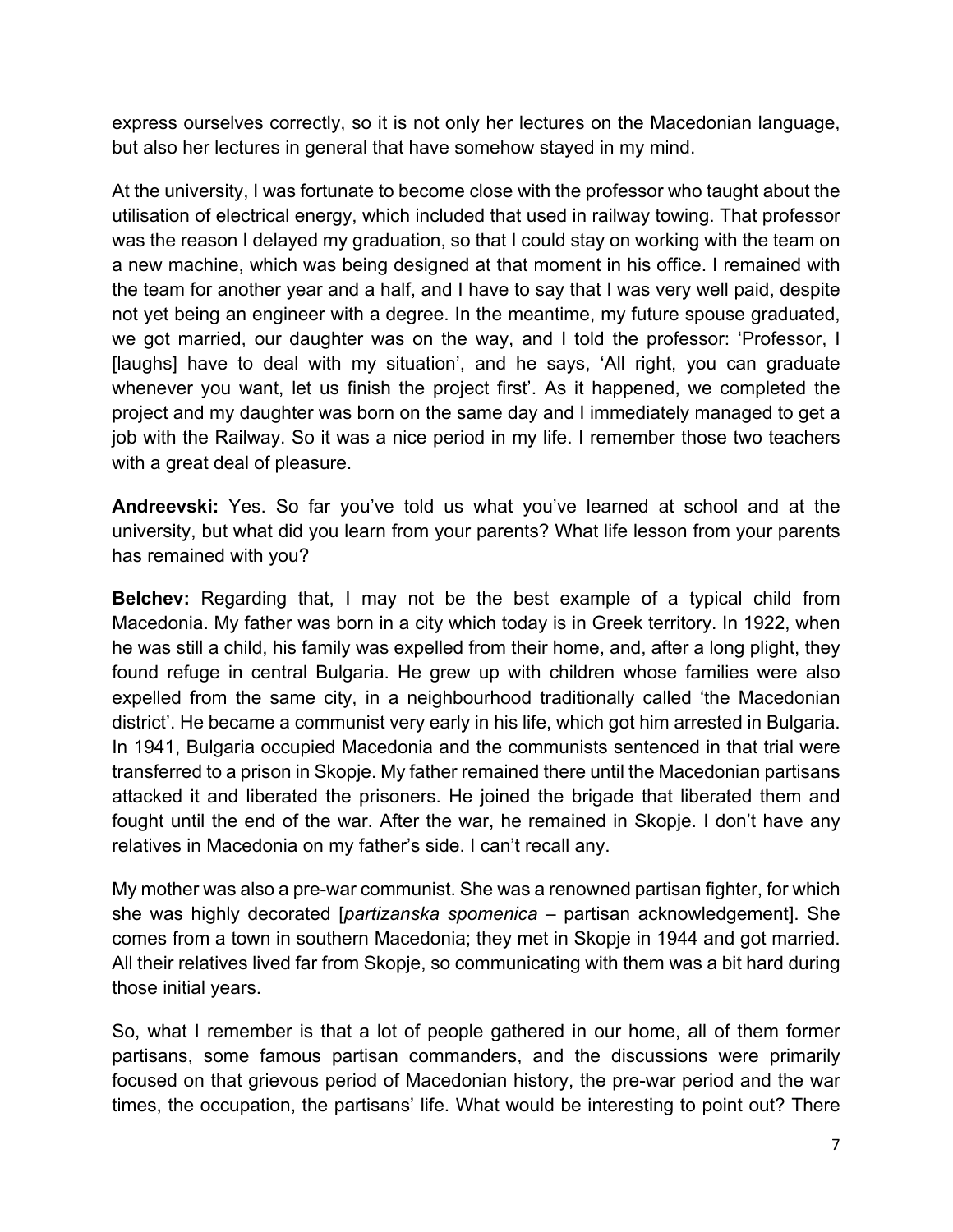was a certain unease – my father had no nearby relatives and my mother lost her family – all younger than her – during the war. Those are probably the scars that made the biggest impression on us; we understood that a very perplexing period had ended, that it was altogether different from the period we lived in, which was free from any threats. Their insistence that we devote ourselves to school, to study, probably distanced us from what was a decisive plight for them. Thus, I suppose that my younger brother, who dedicated his life to photography very early on, and who took a different direction in his development as a human being, was even more distanced from all of that.

# **Andreevski:** I understand.

**Belchev:** I also recall that they talked about books a lot, all of them did. Many years later, I encountered a very interesting fact about them. In the prison in Skopje, where the communists from Bulgaria were transferred, the prison authorities packed 30 to 40 prisoners in one cell, some of them Macedonians [The territory of Macedonia was under Bulgarian occupation during the Second World War].

A few of those people were crucial actors in Macedonian history. One of them is among the Macedonia's most important writers, another is one of its best historians, and a third person later became chairman of the Jewish community in Skopje. So, they were always talking about books, about literature, and very interesting books could be found in our home – hence my interest in bibliophilism. There I saw for the first time a book printed in Arabic, discovered during the reconstruction of the house where my mother was born, when suddenly books started falling from the attic. We gathered all of them and it was very interesting for me to try to find out who […] wrote those books. The first time my father and I went to a library, we donated all of those books and yes, it is probably where my interest in searching for old books originated.

There were many military operations in Macedonia and it is well known that the most valuable medieval scripts are, fortunately, preserved in places like the Vatican, St. Petersburg, Bologna, Zagreb and Sofia. More recently, with the development of printing, the authorities that periodically occupied Macedonia would remove parts of the library inventory during their turn in occupying our country, while replacing it with their own library inventory, so there is a ways to go in terms of upgrading the libraries around Macedonia Fortunately, I am still working on that.

**Andreevski:** Interesting. You already told us how you got your first job and so on. I am curious if you remember what you bought with your first salary?

**Belchev:** To be honest, I don't remember. But I do remember what would catch my interest at the time. Technology was my primary interest at that time. It was crucial for me to have a good gramophone and a good tape recorder, to have good antennas set on the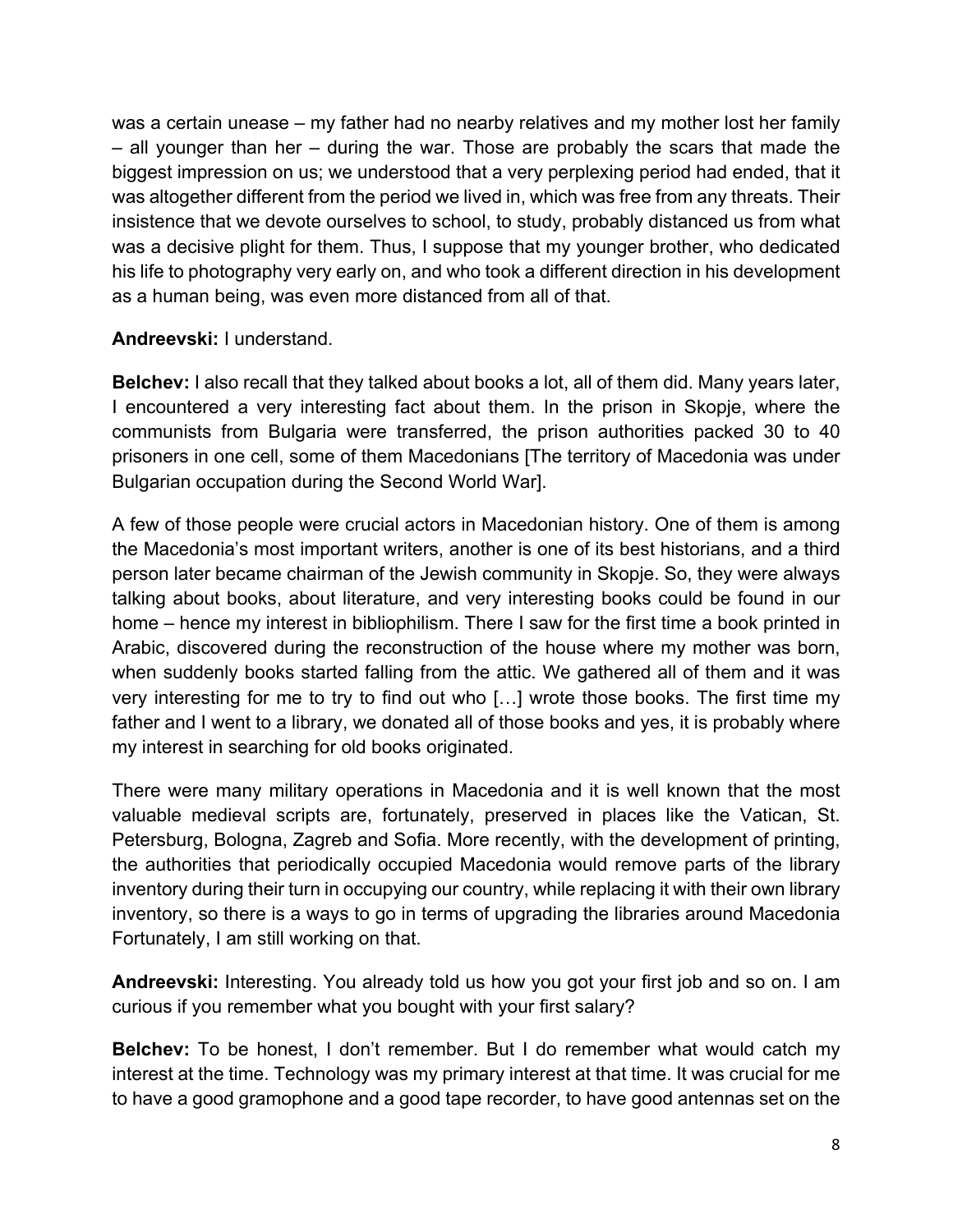roof of our house so we could receive the popular radio stations of that time. My friends and I set up a huge antenna and we could listen to Radio Luxemburg very well. It was our main amusement. When Top Twenty was playing on the radio, we would connect my dual tape recorder – I had a four channel one – and record the hits proposed by Top Twenty that specific evening. In this way we could translate the first, the second, the third one, and already the next day we would announce next week's hits in the Macedonian language on our youth show on Macedonian Radio.

I probably bought some technology with my first salary, but I know that when I received the first salary, my daughter was very little. After she had grown up a little bit, my wife and I spent a lot of money on traveling. At that time, we did several larger tours. I managed somehow to get a Greek visa and we went on a tour around Greece. We took long tours around Yugoslavia, too – we went everywhere: Slovenia, Croatia, Bosnia and Herzegovina. Albania was an isolated country then – we couldn't enter it – Bulgaria had a specific regime in power and it wasn't attractive for us. A bit later, in 1972, 1973, when I began to travel much more as a Railway employee, I was offered the opportunity to attend training courses for railway engineers in France, in Germany, and my wife would come with me. We would try to take advantage of the week-long stay. I would attend the courses and then during the weekend we would 'steal' a couple of days to travel the area. We probably spent a lot of money on traveling.

**Andreevski:** What did the borders mean to you at that time? Was it like today? Was it hard to obtain a visa? That is to say, was it hard to enter certain countries? Especially Western Europe?

**Belchev:** Not at the time. There were no visas to begin with. The Yugoslav passport was a real passport. It was highly valued. We travelled Europe with ease. I don't recall any problems apart from obtaining a Greek visa. We kept our passports at home. It was one of the big differences at a time when a large part of Europe had to apply for a passport at the relevant institutions every time they needed to travel, while we had our passports at home. If you had the money, you put gasoline in your car and drove wherever you wanted to. We had no limitations in that aspect, the only being our family budget, how much money we could put aside for travel. That was when our long tours of Turkey began.

No, traveling was not an issue for us, as we never had a problem with it and we were never denied entry by a country. The Yugoslav passport gave us real freedom of movement.

**Andreevski:** I suppose that many things changed with the invention of computers, that is to say, with the introduction of computers in the workplace, particularly in fields related to all kinds of technology. Do you remember when you started using a computer for the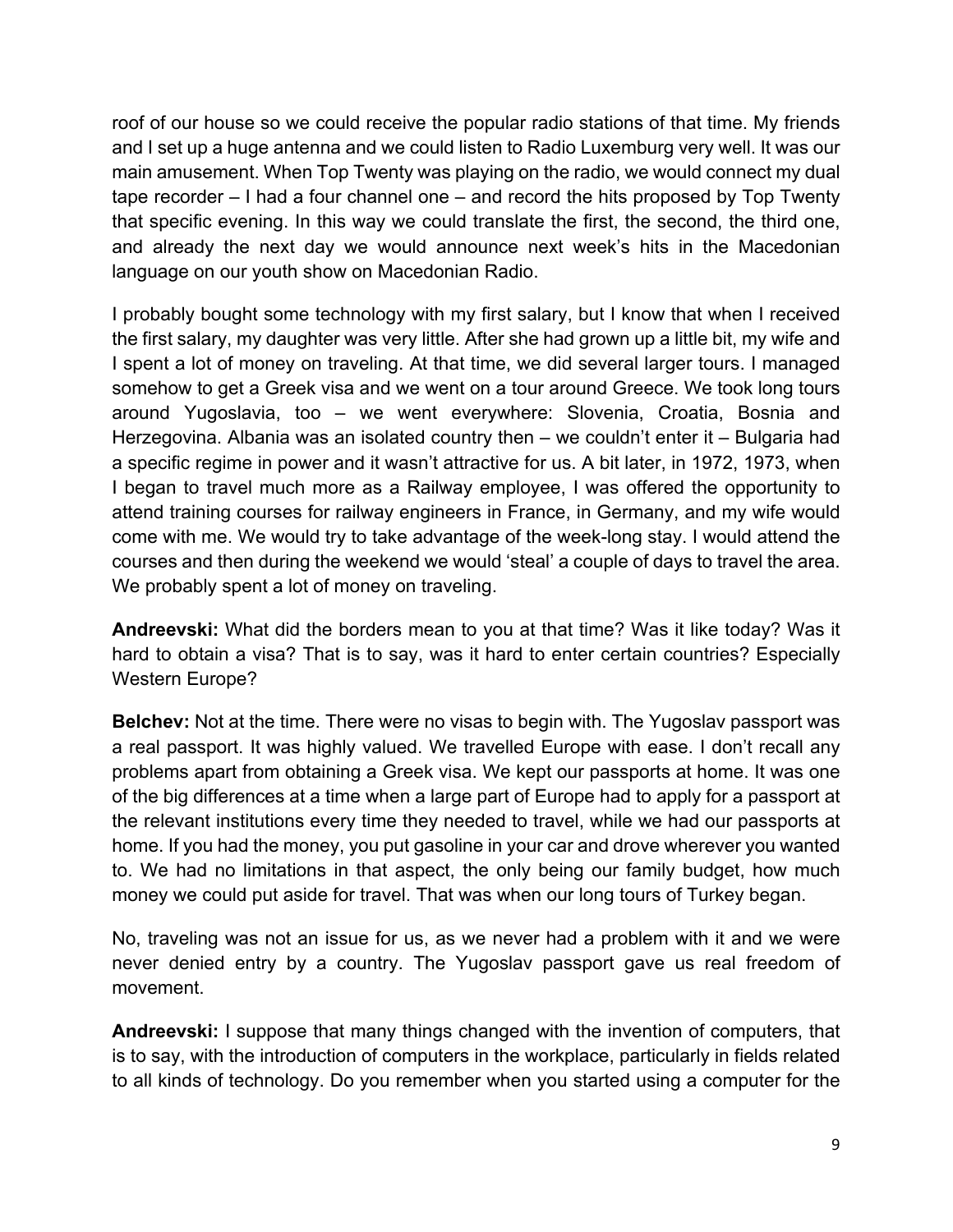first time? How did it change your work experience? The type of work that was being done?

**Belchev:** Yes, I had the opportunity, thanks to my work projects, to be in touch with the latest in the technology at any given moment. Privately, I bought the first Sinclair, followed by the first Commodore. After that I bought an Atari, and, as the new generations of computers emerged, I bought the first IBM laptop for a lot of money. At that time my wife was also working on scientific research and we needed an appliance that could somehow systemize the huge amount of data. We still keep that IBM laptop as a relic [laughs]. Now I have a Siemens Nixdorf laptop. I bought it during one of my trips to Germany. As for my workplace, I think that the moment the personal computers were invented, we had one in our office. I was a designer for the Railway and I went through all the *stadia* necessary to become an engineer: design, oversight, and completion of objects. I obtained all the necessary licenses, and, probably because of the profile of people I worked with, it was logical for our department to be the first to receive computers, to be the first to use them. It was a natural transition to us – from a regular typing machine, to an IBM with a ball, then an IBM with a fan, and eventually the computers arrived. We had some Hewlett-Packard computers with two to twelve lines on the monitor. I remember that we took them back to storage the moment they arrived, since the next generation was much more powerful and we never really used them. It was 1972 or 1973, I don't remember exactly, but it was completely natural to me to have the latest generation of computers on my desk.

**Andreevski:** You already mentioned that you had a somewhat unusual career – from being a technician to later becoming a diplomat. When did you become politically aware and when and why did you decide to become a diplomat?

**Belchev:** Well now [laughs], political awareness [laughs] developed when I grew up, as the saying goes. We were involved with all those organizations that existed at the time. There was the youth travel organization, the scouts, the mountain climbers – and I always had this ambition to contribute to those organizations as much as I could, so it probably helped my selection as a leader of the scouts, as the manager of all the traveling we did in Yugoslavia and elsewhere. Probably all that traveling around, observing how things are in other places, causes a person to mature. Let me recall two episodes.

The large European gathering of scouts was organized by the '*Faulcon Rouges'* (Red Falcons) and later we found out that there are several scouts' organizations in France, each with a different political affiliation. We also found out that even the youth traveling organizations differ according to their political orientation. Then, we got the opportunity as students to visit the fraternal city of Bradford, which is among the first cities to offer help for Skopje. There we were hosted by local students. By some good fortune, the then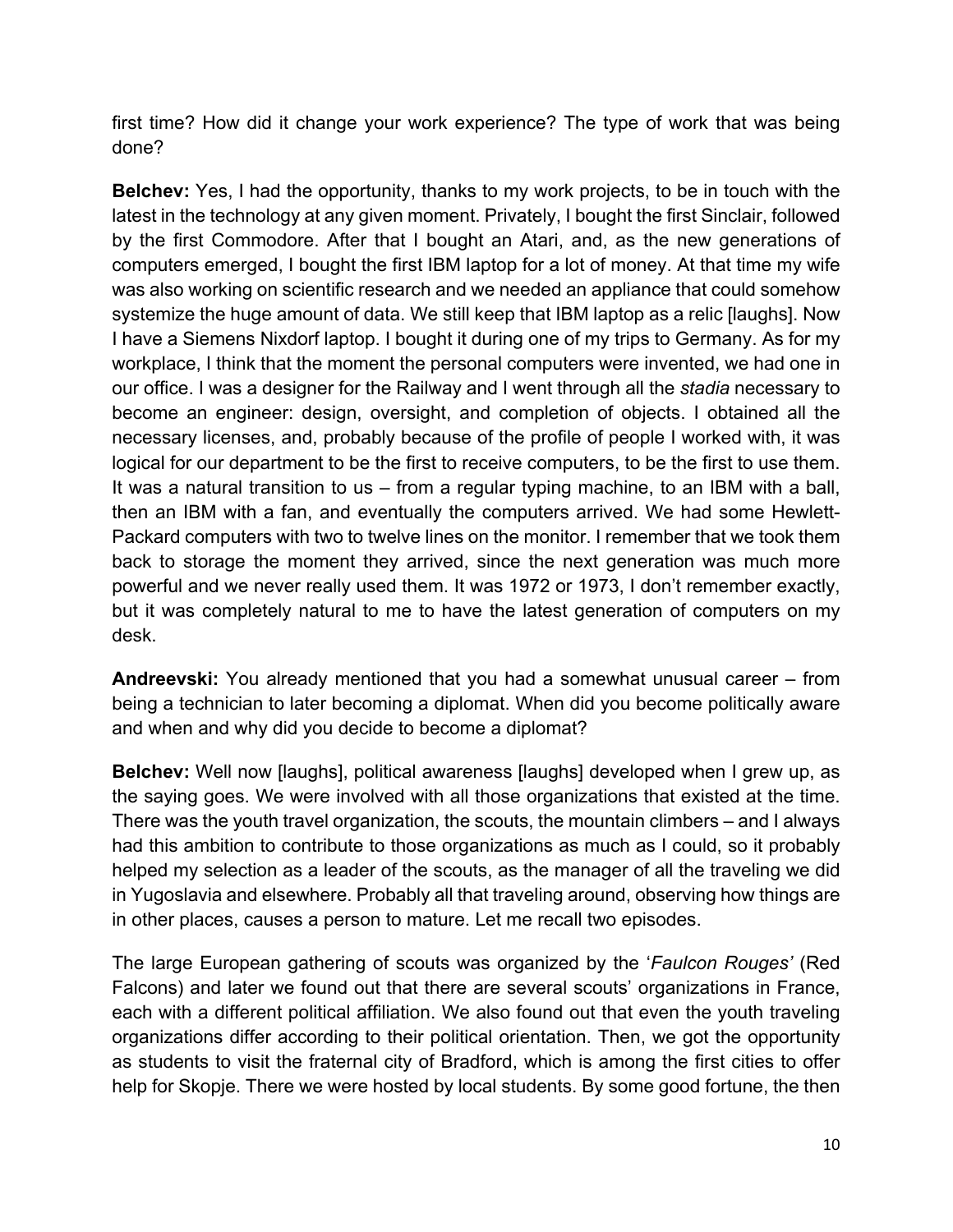Prime Minister graduated from the University of Bradford and we had a long conversation with him. He was very curious to find out where we came from (it was Yugoslavia then, not Macedonia), and we had a long conversation as to who we are, how we came to be in Bradford. At the same time, our friends, the local students, organized protests against some local nationalist, an English chauvinist who ran for local office. The students decided to stage a protest against him. We were young and naturally, we joined them, marching along with our friends. Later on, when we returned to Macedonia, some people from the organizations we were members of summoned us to inquire about why we took part in this demonstration, and in England, of all places. It has remained in my memory ever since: They asked us why we took part in a political demonstration, while no one asked us what we talked about with the Prime Minister.

# **Andreevski:** [laughs]

**Belchev:** It was an interesting event, it meant that there were people amidst us, there was someone in our group who had to record what each of us was doing. I recall there were future journalists in our group, foreign policy commentators, a minister for foreign affairs, a minister for defence. It was interesting to be part of that group that went to Bradford, to see the political background of these people when they were young.

It came to me very naturally; I can't say exactly at what moment – probably in the scouts. This was because I was a company commander, which meant that I had to organize a large group of scouts. I was in charge of organizing various trips and festivities related to our lives as scouts.

Later on, when we entered the university, there were students' organizations. An interesting moment occurred in 1968, during the wave of student discontent, when we realized that there were obvious deviations in the political system and they bothered us. The first signs of people getting rich through dishonest means appeared, probably as young people, we were bothered by that. As it turned out, we had to come up with a clear position as to what are our demands were, so it wouldn't just seem that we are against that situation, but we don't really know what we wanted. There was […] a phrase, 'Ask for the impossible' and the impossible is not defined until we define it. Thus the term 'democratic centralism' entered our political slang. Basically, the idea was that, although we all thought differently, we could still sit down and debate as to what would be our common option, and what we would agree upon would remain a joint position thereafter. Now, how much that term really covered all political options that appeared at the moment is a question of time – and time demonstrated that people stick to various political opinions throughout their lives. When the multiparty system arrived, they articulated their positions as political parties. I was in the Union of Communists at that time and I was very active. When I became a state official in 1992, I told myself that the political affiliation should not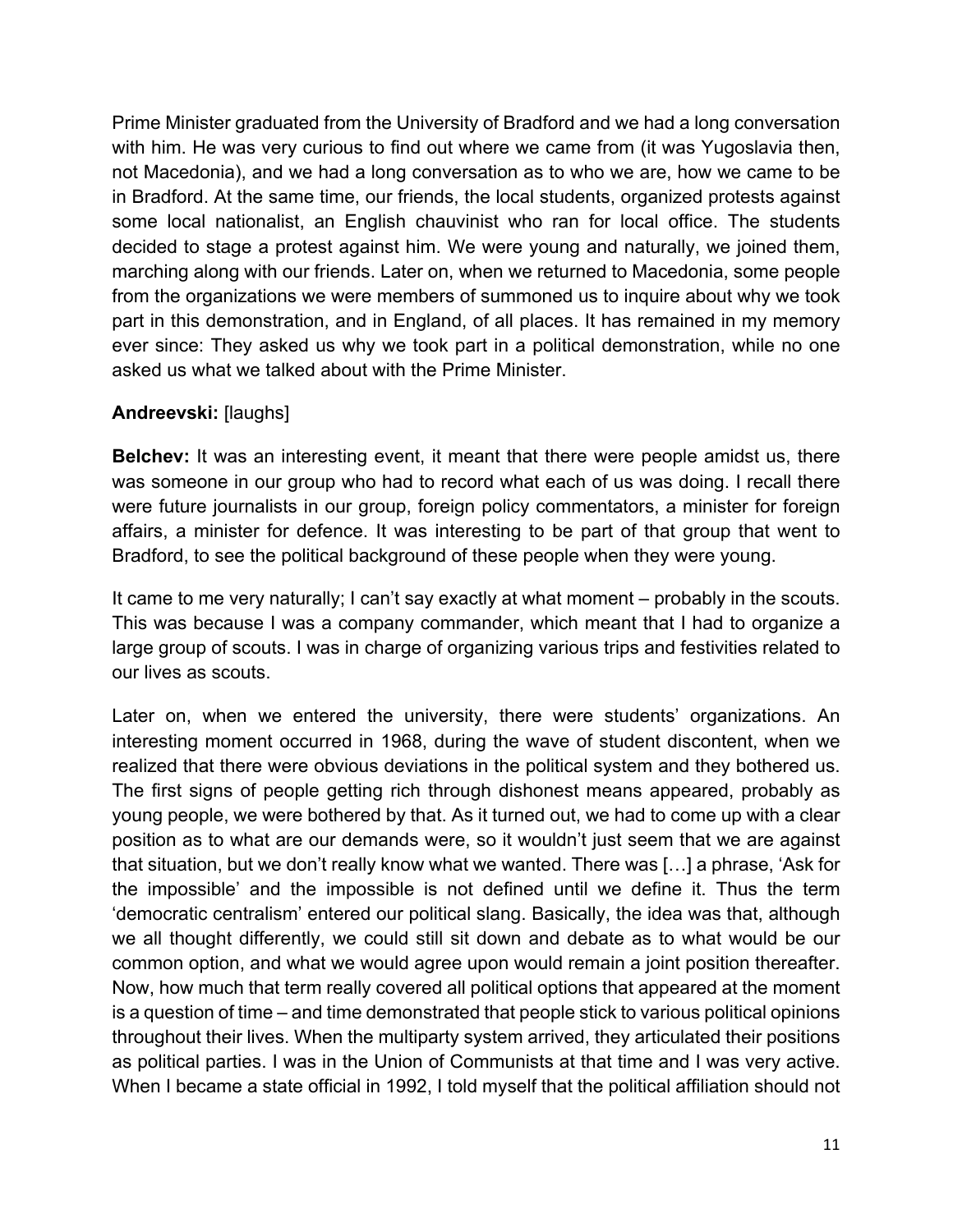be crucial for the state officials, especially the ones high in the administration hierarchy. I informed my organization that I had ceased all my activities because of my office and that I would work for the state thereafter. It is clear that the political leadership of the state administration will always be in the hands of the party, which at that moment, had won the people's trust.

#### **Andreevski:** Yes.

**Belchev:** It is interesting that I still meet with the people who were my friends and with whom I worked at that time, and some of them are distinguished members of some of the political parties in Macedonia, some of them – same as me – are not politically affiliated [laughs] and now, as retirees, when we sit down for a beer, we remember our youthful debates from times long past, but we avoid discussions about the present.

#### **Andreevski:** Yes.

**Belchev:** If we debate the present, it turns into a fight.

**Andreevski:** I can imagine. So, from what you said, I can guess that you view yourself as a political person in Aristotelian sense – *zoon politicon*. What do you think turns a person into a political person?

**Belchev:** The circumstances. The life a person lives. We had the fortune to live in an open society, without limitations, with lots of opportunities and contacts, with many acquaintances that enabled us to easily understand that there are different types of political systems around the world, and not only with regard to political organizations, but the social organizations, too. The experiences that derived from what we saw probably pushed us to try to do something, to offer a different solution when we came back. Sometimes it was accepted, sometimes not, it all depends on the readiness of a society to go in new directions, to make new changes.

It is probably very interesting to follow the genesis of how the large, pivotal global events reflected on our society. I can say that one of those events, when I realized that a person must hold a strong position and know what he or she wants, was 1968, when the student demonstrations broke up de facto. We remember Tito's speech, when he said that the students were right, but there are always wolves in sheep's clothing, people trying to direct the social protest towards something else and after that, the situation calmed. In August the great intervention in the Eastern Bloc, took place in Czechoslovakia, and at that moment we realized that matters were much more serious, that sometimes power can impose a different political system, a political system linked to human destinies. At that moment it became completely clear to us that we have to pick a side, to hold a clear position, to know what we want, and to know how to defend it. It was interesting, we were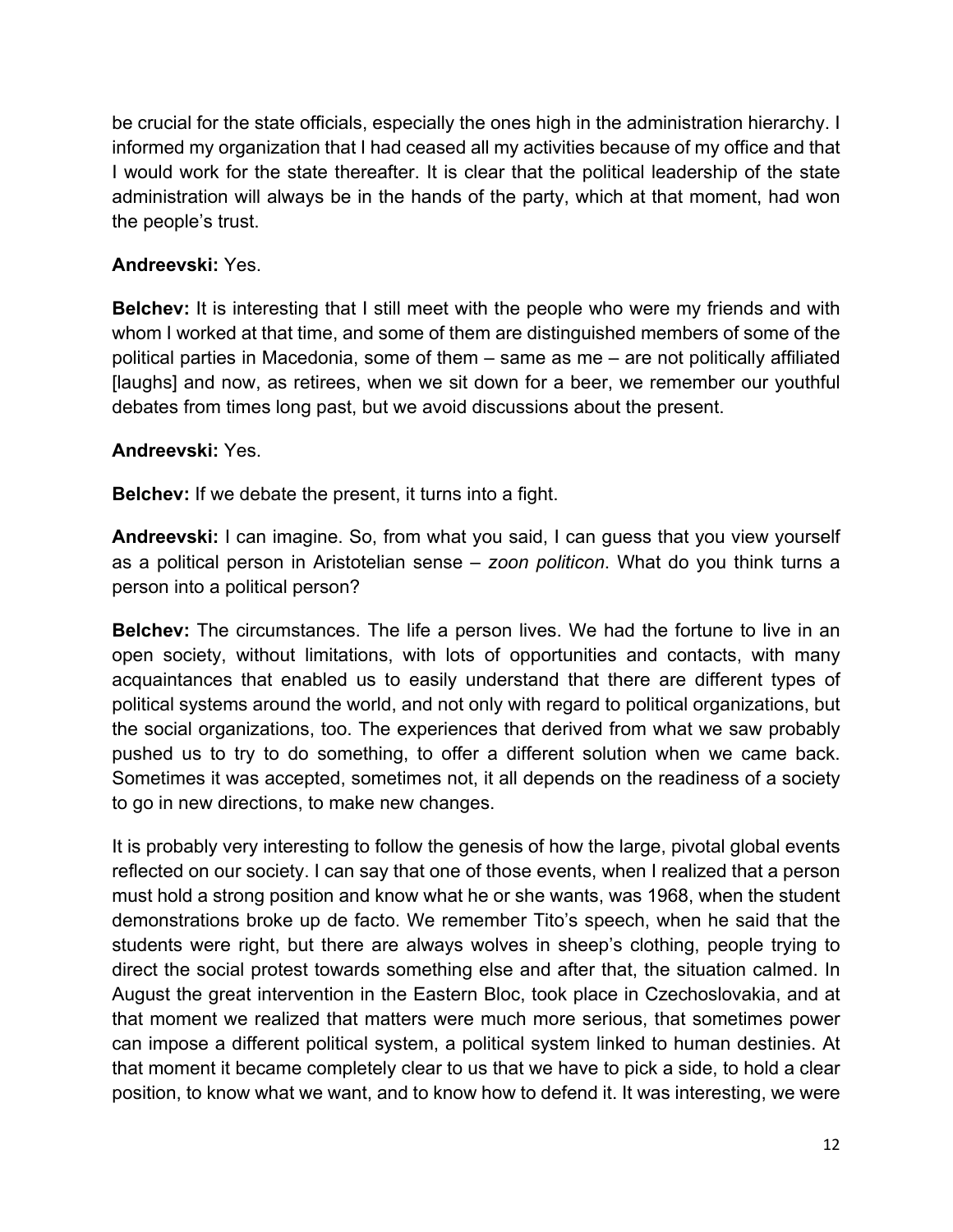all – what was the word – assigned with responsibilities when we received the information about the invasion of Czechoslovakia, and the subtext was that tomorrow Yugoslavia and Macedonia could be a target of this type of incursion. And then what? And suddenly we found ourselves facing a task, wondering if everything that we saw on TV about Prague was going to happen to us? Serious preparations would be necessary so that such an event wouldn't catch us by surprise or unprepared. We were old enough to know that the situation was very serious. I was at the time very impressed by one of the student leaders' statements in September that year, during our discussions on how to prepare and organize. He said: 'Let's remember who organized the resistance in Macedonia against fascism!' He listed all organizers and said that they were, practically our age. So he reminded us how serious the moment was and that it was no time for games. Altogether, a nice turning point, an auspicious time to grow up.

**Andreevski:** Yes. Were there moments when you felt more as a European, than a Macedonian? That is, more of a citizen of Europe, not just a citizen of Macedonia?

**Belchev:** Well, probably because I travelled a lot, I realized very soon that there is a difference between Europe as a notion and the European Economic Community as an institution representing a common European interest, a common European project. That is how I saw the difference. Because I travelled a lot around Europe, I pretty soon realized that there is a Greek Europe, an Iberian Europe, and a Europe in the Scandinavian fashion. I saw that these were very different Europes and that Europe is, practically, an everyday adjustment of these different – I wouldn't say interests - but different starting positions for joining Project Europe. We weren't particularly fenced off from that Europe, because we lived as Europe did. Later, as a political person, initially as an engineer, I had the good fortune to be a part of the team of railway employees who prepared the platform for the Yugoslavia on the subject of traffic, to be used in its cooperation agreement with the European Community in 1978. So, I have already to some degree helped prepare a political platform for the former state with respect to the European Community.

I retired in 2010, so I couldn't participate in the negotiations to join the European Community, so, to me, Europe remains an absolutely familiar concept, both as a general notion and as a political organization. Later on, I followed in-detail the internal political development of the European Community, when the European Economic Community became – through the Maastricht Agreement – the European Union, the discussions over the establishment of a European Constitution, the referenda in Ireland and in France, and it became clear to me that the project will continue to be lashed out against, and, occasionally, face deep crises – Brexit being just one. So did we feel any difference between Europe and Macedonia? No, we did not. Somehow it doesn't seem that.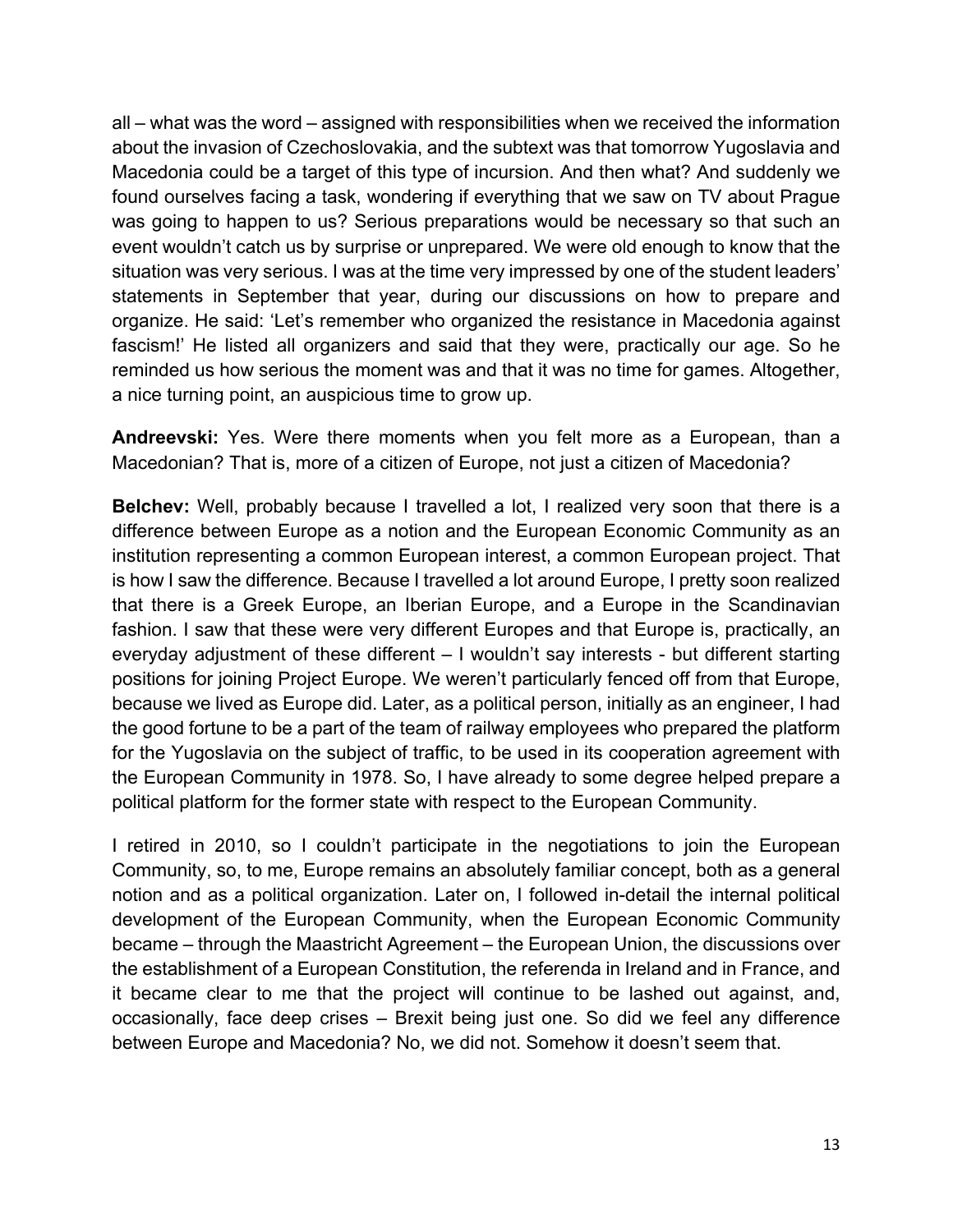**Andreevski:** Yes. So, from what you said, I can see that you too believe that Europe is not yet a cultural project, but more of a political and economic project?

**Belchev:** That is undoubtedly so. Europe started as a political project, based upon the identification of the reasons that led it into conflict before. When that moment was defined and when the major European leaders said, 'let's create a mechanism that will keep us from clashing again', that idea then naturally attracts new components that complement each other. Most likely, the issues of education, culture and some other aspects of their shared existence will have their turn later on, but at this moment their time has yet to come. There is another task, that is part of internal political system building, and it is that of strengthening the institutions for European internal democracy to such a degree that their officials can be viewed as trustworthy.

The cultural project is still in its infancy. I would say that there are always some interesting endeavours. This attempt here is one of them, right? To draw simultaneous distinctions regarding how Europe is viewed at a given moment.

# **Andreevski:** Yes.

**Belchev:** Well, I don't know. While preparing I thought about Europe, that grandiose Europe contrived by the original six founding countries – it still knows too little about the culture of Europe as a whole. And it is clear that the 'big' languages tend to impose upon the 'small' languages; the small languages struggle to be translated so that they can reach a wider audience of readers. There is this interesting book that I would recommend by Dubravka Ugrešić. It is about a typical meeting of writers from different countries, their minds filled with stereotypes about Europe, which suddenly bursts into a confrontation within a very small and confined area. And yet, they need to somehow find what is common, a common denominator. Some European officials decided that they should make a 'Literature Express 2000', with the idea of putting writers from all these different countries in one train and have them travel from Lisbon to Saint Petersburg. The goal was to get them to mingle and communicate with each other. Based on this, she wrote this short novella, where in some 20-30 pages this woman manages to tell us that all of these people have their own mental images of Europe, from start to the finish, and that a month-long train trip can't make any dramatic changes. But it will later on inspire some changes in the minds of those who experienced those 30 days together.

So what it means is that the process will take time, the visa regime was a big hindrance, the visa regime was a retrograde process that pushed back several, … probably an entire generation was cut off from Europe because of that visa regime. I can't speak to how it was with other countries, but I know for certain that it was a problem for Macedonia. Even today we have problems – we know very little about Greek cultural life.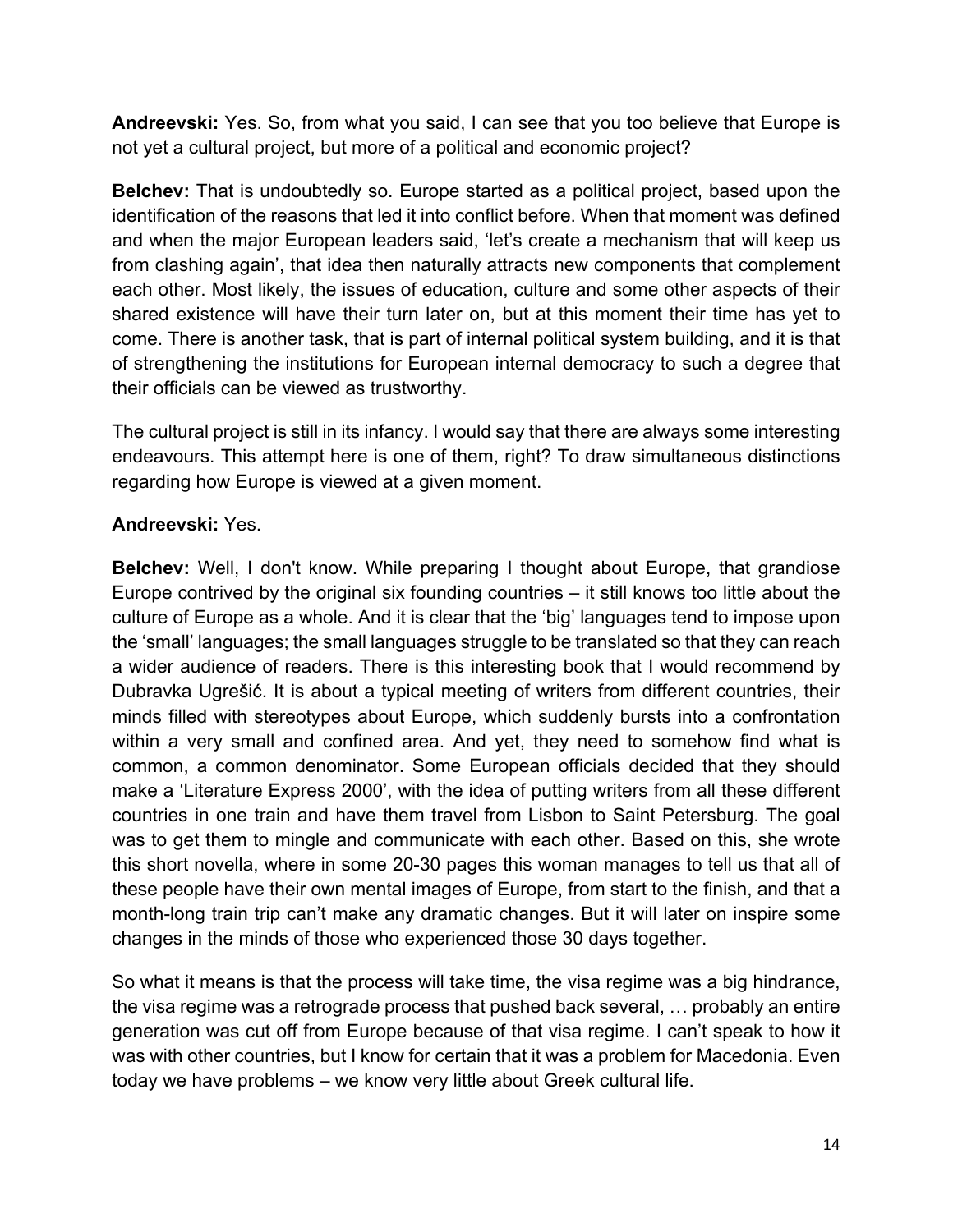#### **Andreevski**: Yes.

**Belchev:** Regardless of the fact that we are immediate neighbours, the language barriers are too large, but today there is the English language which allows us to communicate. But it is a fact that neither Greece, nor Macedonia have any significant knowledge about each other's culture. There are challenges - that is what makes the European project so wonderful.

**Andreevski:** Yes.What has made you laugh the most in life? Do you know of any, do you remember any anecdotes from your childhood? What were the jokes about in Yugoslavia?

**Belchev:** This is a very hard question for me right now. I can't remember any at the moment. Let's leave it for some other conversation? I can't think of any right at this moment.

**Andreevski**: No problem. So you were talking a lot about borders, about visas and about how difficult travel can be at certain times, and this is also related to the topic of freedom. I am curious – do you think that freedom, in the end, is a relative concept. I mean, is it possible to plainly define freedom or do you think that a person needs to be incarcerated in order to truly understand what freedom means?

**Belchev:** Well now, if we consider how my generation fared. My generation lived in a free country that won the right to use its own language in official communication for the first time; the right to choose its own official name for the first time, and it is only natural for us to continue operating in that manner. We have now arrived at a situation in which we are deprived of our personal freedoms and are hindered by external factors and influences. Apparently, collective freedom within these European constellations has its limits, has real limits. It is a fact that, as a state, as a subject, we have not been able to enjoy that freedom since the referendum for independence. We are forced to try and realize that freedom on a daily basis, within the boundaries of what is known as 'real politics'. And to try to somehow reach the point where the notion of freedom - so self-explanatory in some other countries - won't be so problematic for us. We can see that real politics does have constraints - sometimes visible, sometimes invisible, but real nevertheless. For this reason, a lot of naivety and grand expectations won't overcome them. What it takes is a lot of prudent caution, we what we refer to in Macedonian as 'stepping on eggs'. How do we cross that road and get to the same level as the other countries? Without bringing up again the same political topics, let's just say that a demand to change one's own official name is certainly not a notion of freedom in Europe.

# **Andreevski:** Yes.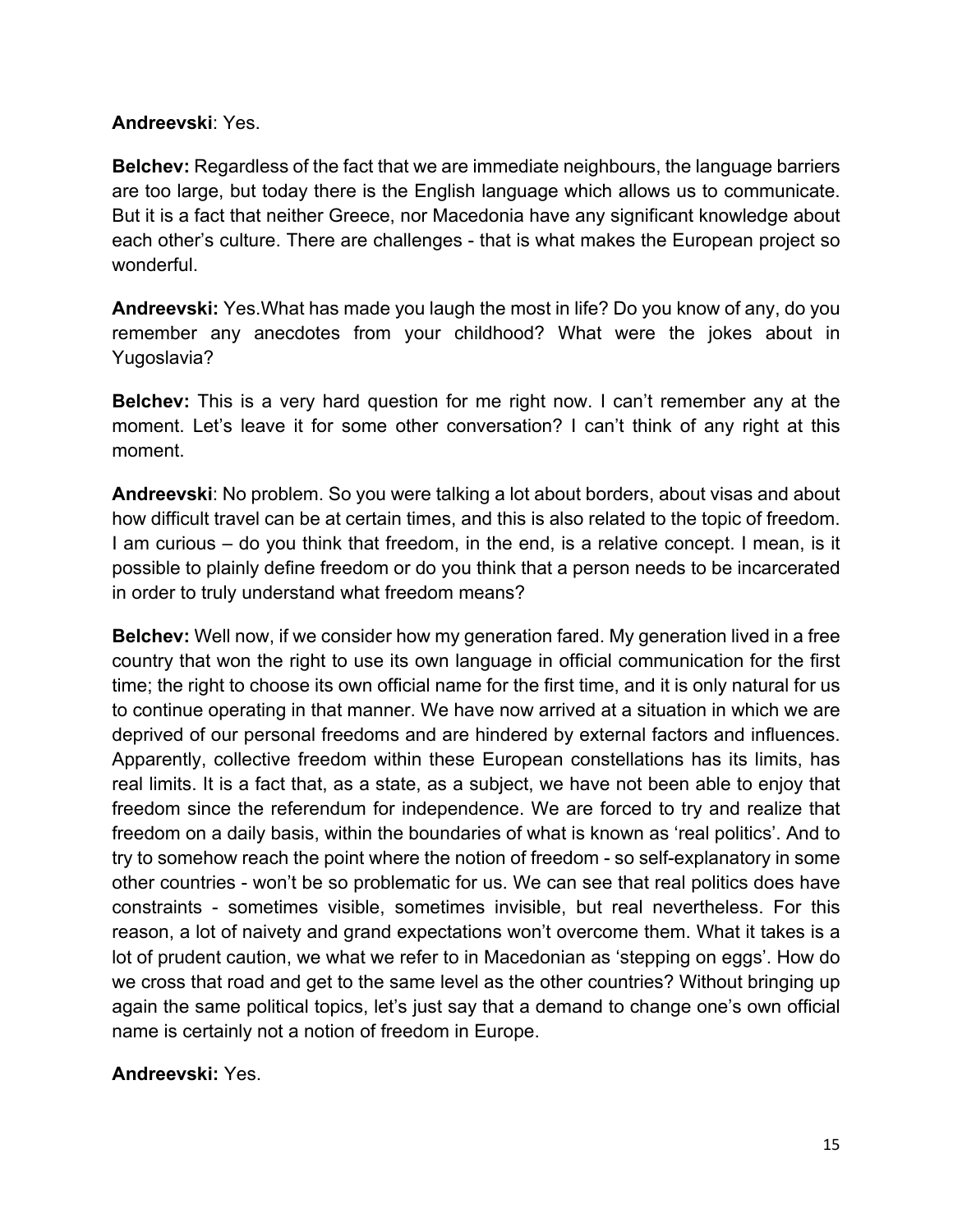**Belchev:** It is a fact that, at this moment, Europe considers this as the only solution for the European project to continue. There are no dissident voices, as yet, in relation to that. Probably some intellectual elite will raise the question again so that it can be re-evaluated, but at the moment, it is what it is. Let us not forget that France - the engine of Europe, the initiator of the European movement - voted against a referendum. So, twists like that are also possible.

The European Constitution designed a concept that laid the groundwork for the next 50 years, just to have the current political elite to decide on that it is not a real solution. Great leaders, such as the founders of the Union, are needed to create a new drive forwards, a breakthrough. And good administrators, as well, such as Jacques Delors, Prodi (Romano) and Santer (Jacques). Recent years have offered a poor choice in terms of unique individuals who are able to establish a mechanism for a continued progress that is conducive to administering the European infrastructure.

Today, when we see, no, we accept it as normal, that the European euro was created and put into circulation, that it is a prevalent currency, and we don't even ask anymore why this is so. Few are those who remember the political effort required to say that the mark and the frank will be consigned to history – a new currency is on its way. Therefore, it is exactly this kind of people who that are missing in Europe of today.

**Andreevski:** In your twenties, did you have an optimistic outlook for the future, or were you more of a pessimist?

**Belchev:** I entered the university in my twenties. So, I entered the university with the aim of definitely finishing my studies within those five years – it was guaranteed, as the saying goes. I didn't intend to delay my studies, since I chose a curriculum that suited my interests.

What I miss from those years is being the organizer of the technical students' exchange during my studies, which involved sending many of my colleagues to complete short or long studies abroad that were related to various industries throughout Europe. I myself never went anywhere as a student, not even once. I focused on establishing connections with Macedonian firms that would accept foreigners who were willing to work with them as part of that technical exchange. Upon graduating and with barely two months of work experience, I got the opportunity to attend a course in France. 'Aha' - I said to myself – now I shall make up for all the opportunities I missed to study abroad. Access to literature, to next generation technology, free communication with important people in the technology-related professional networks that matched my interest. That probably created the basis for our energy, our enthusiasm.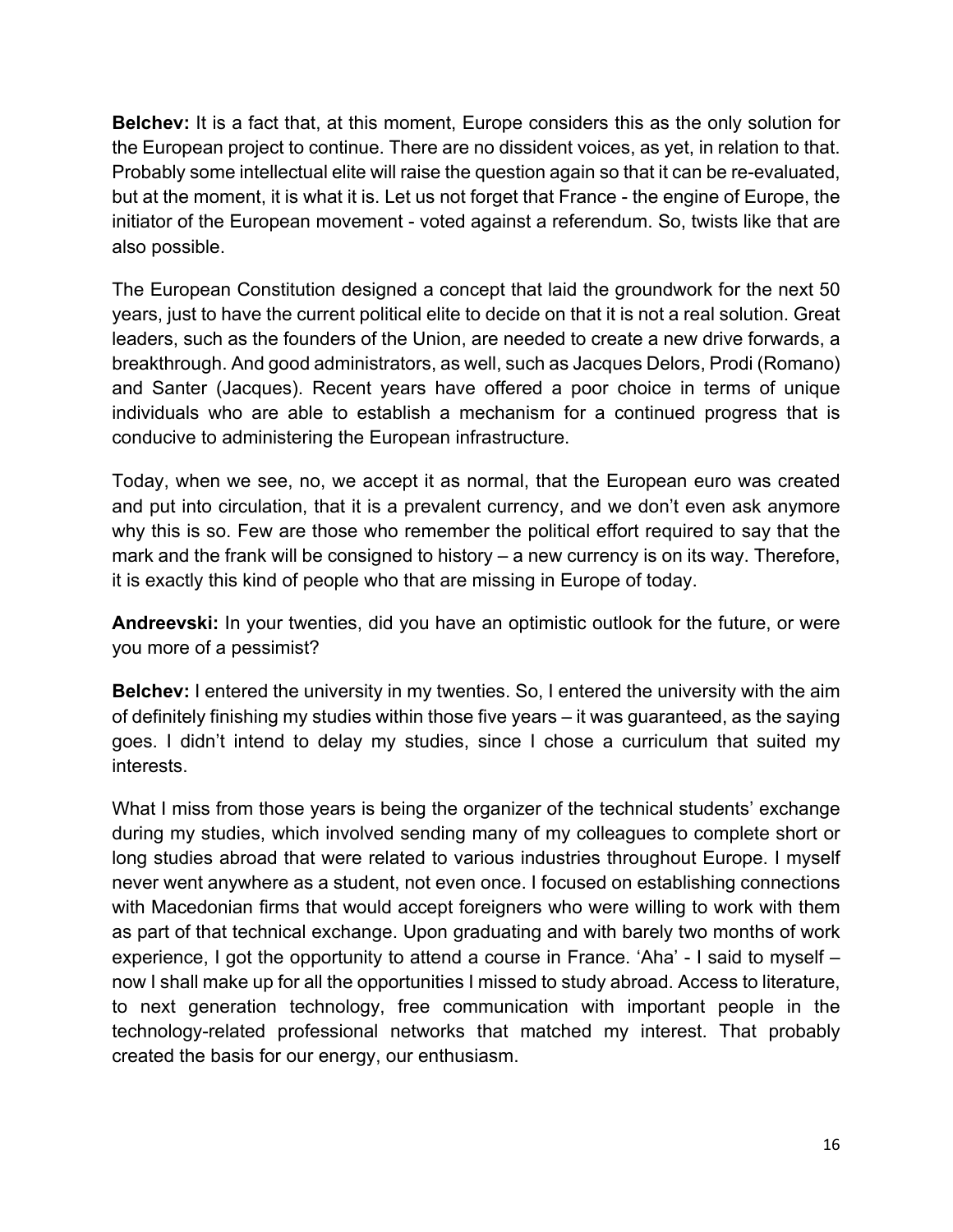We put together a good team at the Railway. We were working on the project for electrifying the main lines, what today is called Corridor Ten. It goes from Pannonia via Belgrade, the Morava valley, the Vardar valley, and Skopje all the way to Thessaloniki and Athens. It was a European corridor even then, regardless of the fact that it wasn't called Corridor Ten at that time. It was clear that it was the main communication line between the Mediterranean ports and Europe. We assembled a good team, established a good organization and mastered the technology for electrification thanks to the courses we attended in France and in Germany. It ended up that we were the first to have an electrified junction, at a time when neither Greece, nor Serbia had an electrified railway network. And we were a territory of 25,000 square kilometres, 250 km north to south, and out of nowhere, our little electrified network stood alone, like an island, since our neighbours were still far from extending their communication network to our border. So, that enthusiasm probably motivated us to not wait and see how far our neighbours had progressed so that we could follow them. Instead we were pushing ourselves forward.

The second element arrived thanks to our cooperation with one of the United Nations' programmes in post-earthquake Skopje. It all began with the integrated regulation of the Vardar. Initially the flow of the Vardar riverbed through the city was regulated, followed by a strengthening of the Vardar's basin by building concrete walls at certain points and a study of the Vardar which examined the watercourses for the entire region and future opportunities for exploiting water. And then we were introduced to a French project on the Rona valley. We attended several courses, were trained on long-term planning that was decades in the making, so that one day the potential could be harnessed. The effort resulted in a great study of the river with regard to the best spots for dams and future potential with respect to the production of electricity or irrigation. Why did this project leave a strong impression on me? Because covering the Vardar valley with dams meant dislocating the existing railway route. That existing railway would be cast aside, it would be inundated anyway, and additionally there is data that the Skopje – Thessaloniki railway route was laid by the Turks in 1873 using parameters that were valid at that time. It remains the same to-date, with few improvements, while the features of modern railways are completely different. Among the first things we managed to achieve was to promote among our peers any plans regarding the new route would be located as well as what parameters would be used. That was precisely what we have learned from the French, to plan decades in advance, and I shall right now make a small digression to point out our ability to make mistakes. The political situation [The dissolution of Yugoslavia] in '92 and '93 imposed an urgent need to build a railway connection between our neighbours to the East and West, since to the north, Serbia was under sanctions imposed by the United Nations, while all traffic to the south was halted due to a one-sided embargo by [...]

#### **Andreevski**: Greece.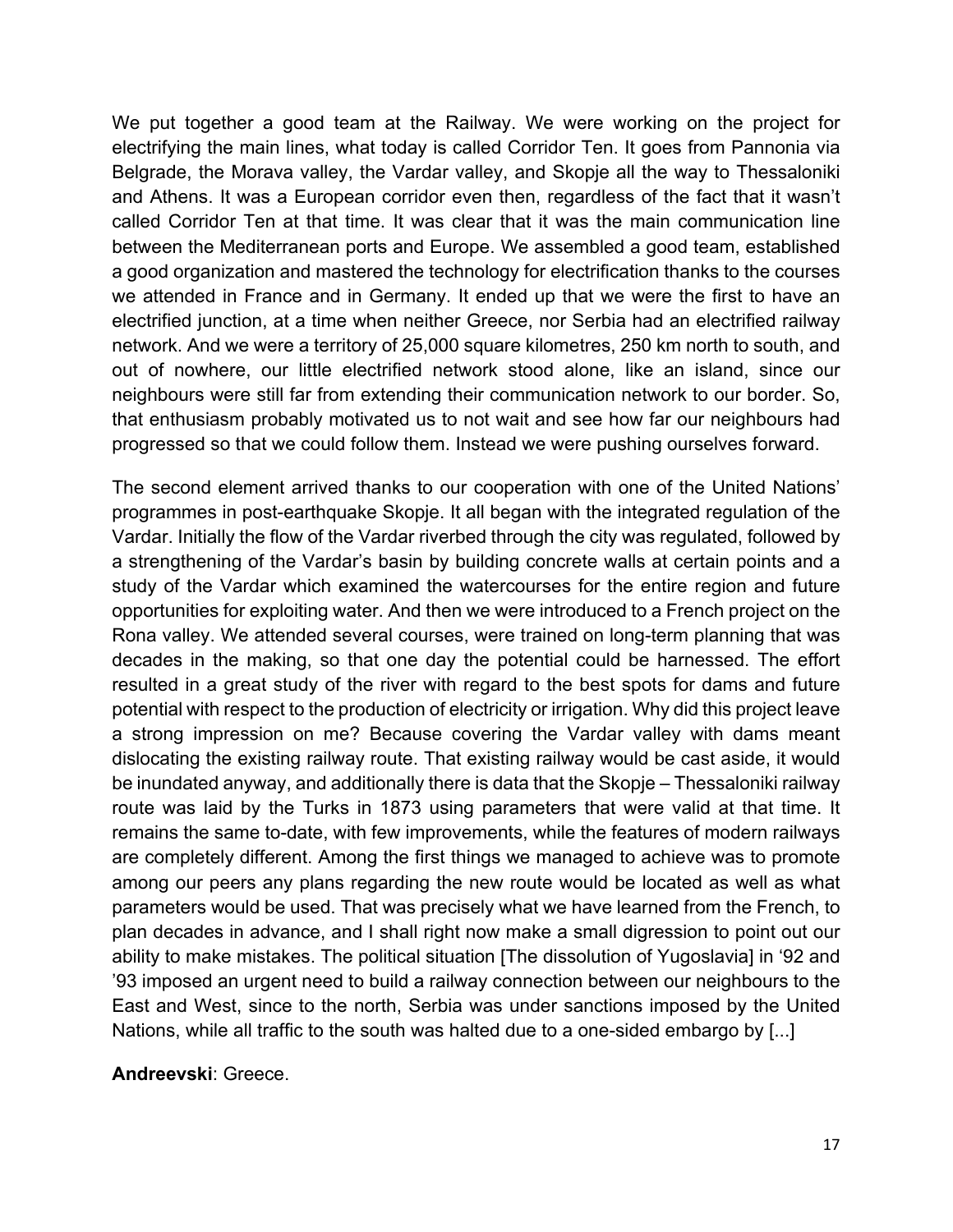**Belchev:** Greece. With a large part of the economy situated within our basic industries, we required a lot of material to enter and exit the country via the railways. As a result, it cut off our access to the nearest port, which dangerously threatened Macedonian industry. So, a political decision was made to immediately build connections with our eastern and western neighbours. It is easy to say it, but if we look at it from a technical standpoint, the Albanian railways were the closest to the border, but had a capacity far below what was needed, or was incomparable to Corridor Ten. The decision was made to link the nearest point of Corridor Ten to the Bulgarian railway system. Absent long-term planning, errors were of course made, by designing projects which omitted the long-term water accumulation plan and the terrain prohibited fixed infrastructure, such as the railway. There is also an urban agglomeration that requires a developing of the railway so that it can merge with the Bulgarian network, which would require further demolition, urban agglomerations, new bends and an extension of the route. Going back to the planning, we knew that something long-term was needed. While we initially managed to instil that idea in some projects – the large Vardar project is still using this approach - the project regarding a railway connection to Bulgaria features some basic errors, to the extent that a review of the entire project is needed, regardless of the fact that it is in an advanced phase of financing and construction. Perhaps some cost-benefit analysis will prove that better solutions exist. We were informed about global trends in this specific area and we knew how to express it, to elaborate on it. The issue was with the political decision-makers, whether they will acknowledge our engineering expertise or not, and whether they will delay the decision for later stages. However, it is a fact that these are the two largest projects in Macedonia, probably the largest in terms of investment value, and can hardly be repeated in scale. We should not forget that when the large European water canals were constructed 150 years ago, the idea was conceived to link the Danube with the Aegean Sea via a waterway. The idea of including Morava and Vardar, that the waterway will one day be a reality, still remains on paper only. Now it is up to the analysis to show when, if ever, the general economic and the political situation will allow for a review of whether the project is sustainable or not. The fact that we should have addressed this issue much sooner remains: Plans should have been made to preserve the project for times when there will be no unnecessary additional expenses. The point is, my generation can boast about its prudence to plan for the future.

**Andreevski:** Did you ever have the feeling that you have created enemies, in other words, were there people who observed you as an enemy and did that ever put you in danger?

**Belchev:** Well, enemies probably not, but opponents – probably yes. This is because when you meet opinionated people who have never travelled abroad, never faced a different truth, who never even consider that there is another way to do something somewhere else, one that is much smarter. There were such instances and it is only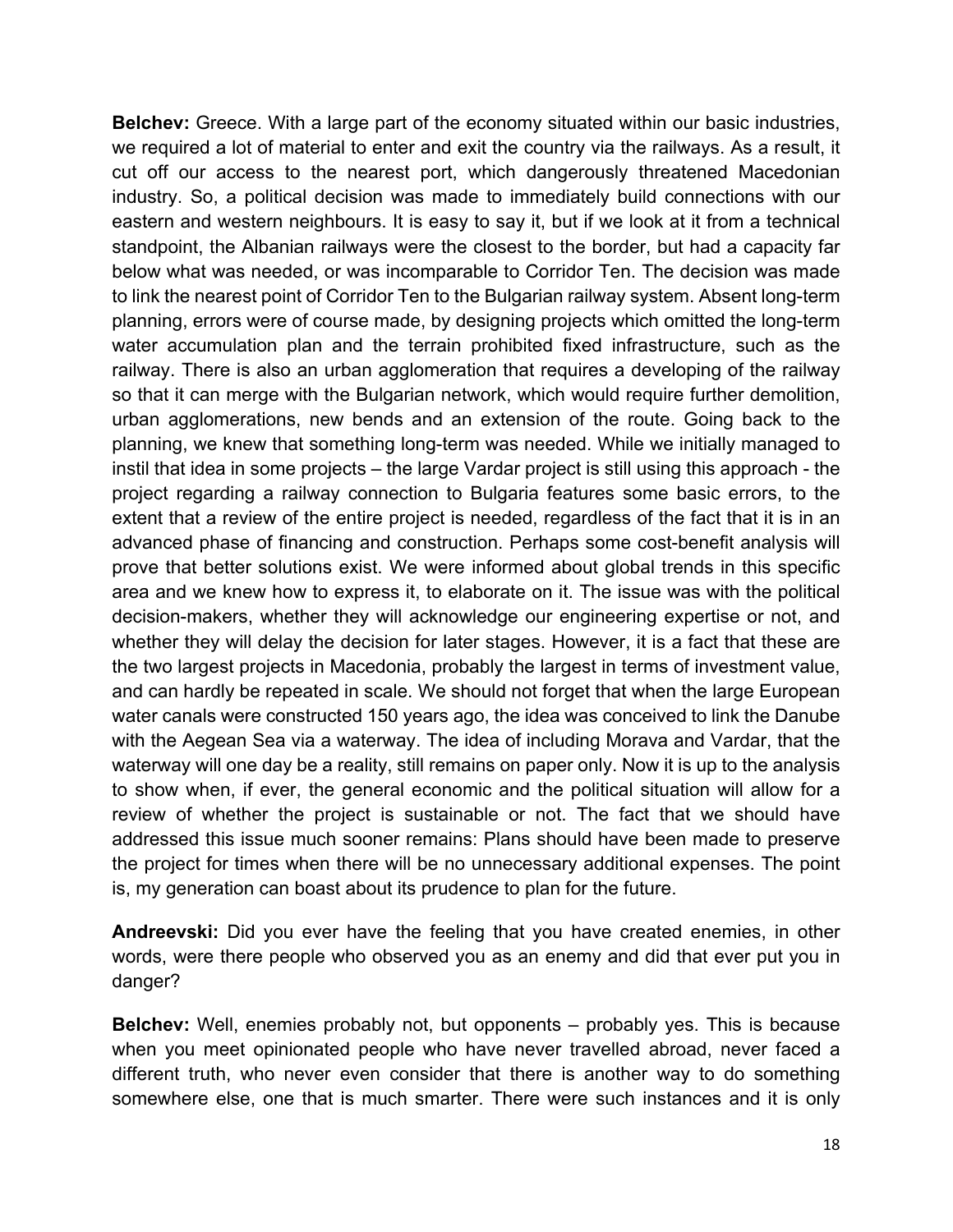normal in political life – diverse opinions are essential. The political system witnessed several such episodes where the entire ruling elite was forced to back down, to reposition itself in order to make room for the emerging political elite. We were friends with the children of both, those leaving power and the emerging political elite, and we remained friends. However, we were trying, as children and as mature people, not to allow those huge political commotions – inherent to any political process – to affect our lives. We didn't enter high politics - at least my generation didn't. That we made enemies or that we became someone's enemies? I wouldn't say so. It is undisputable that we did face unpleasant situations, even physical confrontations, but, probably, such tumultuous times always produce hotheads who are capable of making an incident happen. That was, in general, the reason why we changed our lifestyles, however, I don't believe that there were serious incidents. Those who were established as powerful political commentators and journalists persevered and kept writing regardless of any pressure.

# **Andreevski**: Yes.

**Belchev:** There was a generation of people who had to watch as their cars burned in front of their doors, because someone considered it a strong political message. But, to state that we were someone's enemy, or someone was our enemy – we couldn't say that. Incidents happen, what can you do?

**Andreevski:** What role did the religion play in your life? Is it important, in other words, were there any events in your life that shifted your position on religion?

**Belchev:** I can say on my behalf that I am an atheist or, let's be more precise, an agnostic. No member of my family has ever been religious. Anyway, I was curious to understand the philosophy of religion, of the Macedonian, Orthodox version - as you probably know, Orthodox Christianity also features several different versions. Wherever I travelled, I tried to discern the characteristics of the Catholic religion and early, probably even in my student days, I realized that the Catholic religion, too, is not unified, that there are Protestants, Catholics and Lutherans. My visit to the Czech Republic revealed their specific views on religion. I learned that the Orthodox faith attempted to reach the Czechs, but political circumstances prevented its survival, so it retreated. But, to in the collective memory of the Czechs, it is a Bulgarian Orthodox religion. Those were interesting episodes that I witnessed and collected like pebbles when traveling throughout Europe, but they didn't leave any lasting religious impression on me.

My family was never religious. There were mixed marriages amongst my friends, so to say. One of my friends, who considers himself to be Orthodox, married a Protestant woman. The wedding took place during one of his visits to Europe, so he invited us all and we searched for an Orthodox temple to carry out the ceremony, so we could repeat it in a Protestant temple - those were, so to say, some happy episodes. Otherwise, my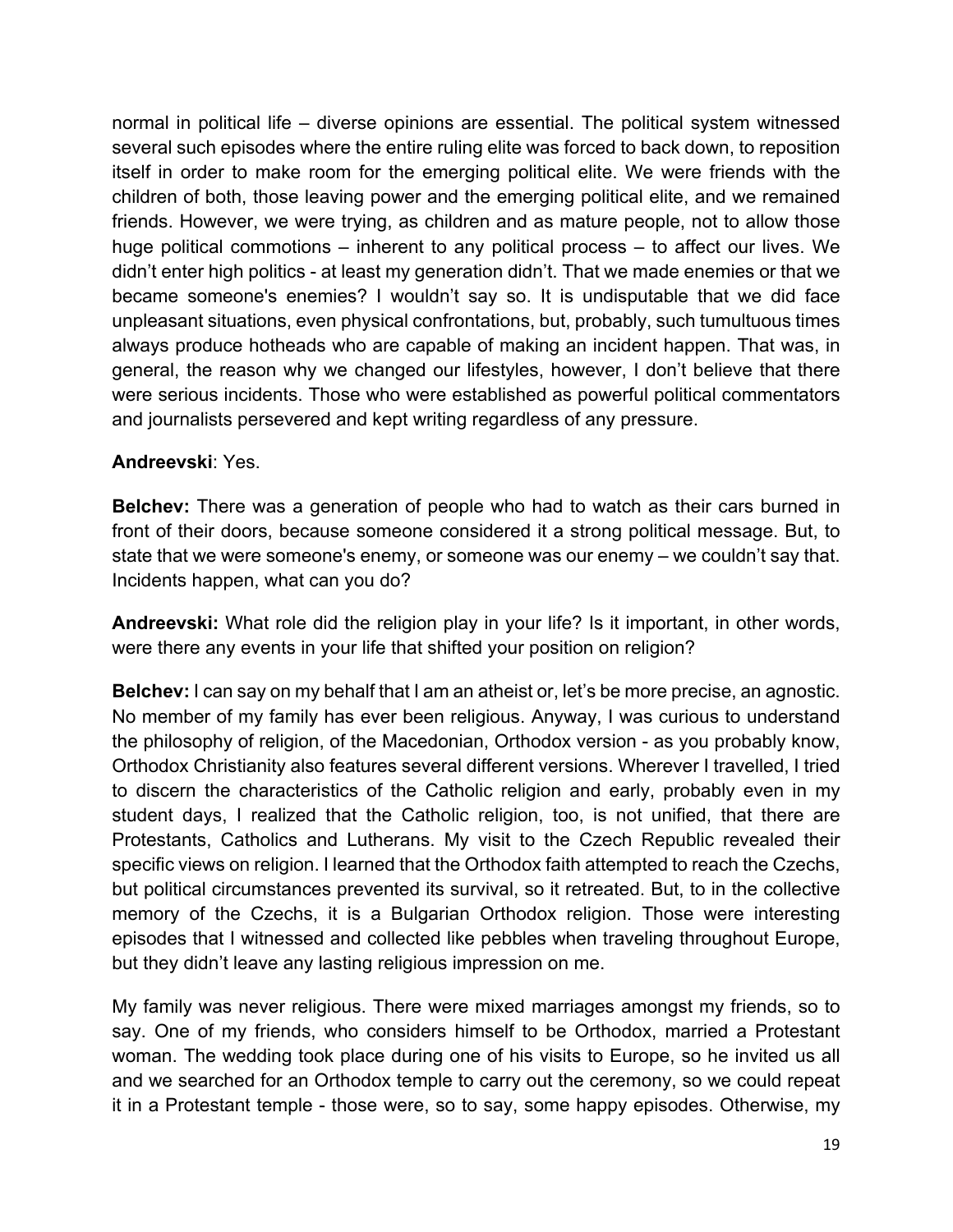bibliophilism allowed me to learn much about religion. I have some special interests, since religious affiliation in the Balkans throughout the centuries has been closely related to education. There was no other education, apart from a religious one. Religion was responsible for the establishment of schools, as well as various forms of political propaganda, and, finally, as an instrument of state. Three or four forms of religion coexisted and rivalled each other, against the backdrop of a totally different religion having more political sway, and it all occurred in this little arena of Macedonia. The Turkish empire only allowed the Bulgarian Exarchate, the Serbian Orthodox church, and the Greek Patriarch to establish school systems in Macedonia, and often there would be three schools of different religious affiliation in one town. This is probably the reason why diversity affected the generations born during that period so strongly, particularly during the violent periods, as the Balkan Wars, the First and Second World Wars, when the consequences of such religious education became apparent. To us, who lived through the end of the 20th and the beginning of the 21st century, religion is a type of a mass consciousness, holding no special meaning for us.

I analyse the process of recognition from a political perspective, because there is a lot of politics involved. But as a bibliophile, I keep in mind the fact that the neighbouring churches also waited for 67 years for someone to acknowledge their existence. That is, probably, a logical process within religious logic. I find it interesting to analyse it as a phenomenon, but I have no special interest in these relations.

I am glad that my activities as a bibliophile provided me with a significant collection of religious literature. I recently visited the Theological Faculty and asked their library if it accepts literature donations. They asked me what kind of religious books I have in my collection, so I made a catalogue of the literature I had. They welcomed me with a great deal of care and respect for the collection I donated. I had a separate meeting with the Dean of the Faculty, who gave me in return a book from their library. I announced that there will be other donations following some future clean-up of our libraries, because my wife's family also boasts an abundant library, and, since I am in the process of cleaning that library up, I would certainly bring something again. We also learned an interesting fact: One of my wife's grandfathers assisted with the translation of the Bible into Macedonian.

# **Andreevski:** Interesting.

**Belchev:** Which was an interesting bit of information for us. We hadn't known, as my wife's family remembered him for some of the other activities he did, not literature translation. Nevertheless, the translation of the Bible into Macedonian was a pioneering endeavour at that time.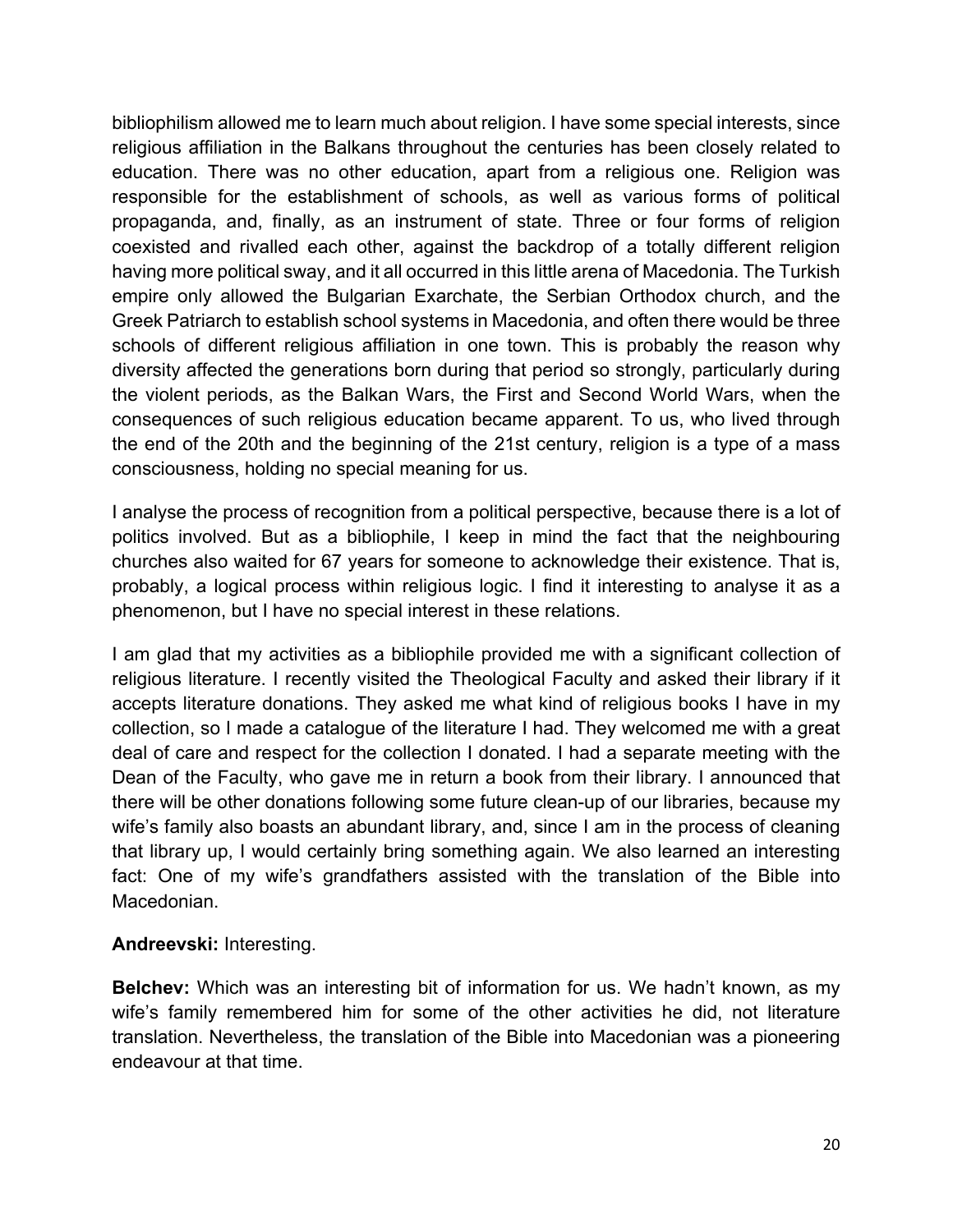**Andreevski**: Which recent political events have greatly influenced your life, regardless of whether they occurred in Europe, in the world or domestically?

**Belchev:** Probably the period from 1992 until today, that turbulent period through which our acquaintances, friends, and peers were killed. I worked for a long time as a representative for several European companies in the region of the former Yugoslavia, Bosnia and Herzegovina and Serbia. In Bosnia and Herzegovina, I had a very large circle of friends. There were practically no cities with an important industry that I didn't visit in an official capacity. I met beautiful people and made good connections. The news began to arrive that one of them had died and that another managed to flee, but had left his family in Sarajevo and was stuck somewhere else. He couldn't come see them. Later their children managed to somehow reach Skopje and we had to make their documents official so that they could go somewhere else. So, we began to worry, because there is a saying that every generation in the Balkans must experience a war. This really came to pass, while large-scale propaganda at that time promoted the stereotype that 'starting a war is the only thing the Balkan tribes are good at'.

In 1995 the war ended. At that moment, I was tasked with organizing aid for Bosnia and Herzegovina on several occasions, but with the idea of reinstating Bosnia and Herzegovina as a traditional market for the Macedonian economy as fast as possible. To re-establish the severed connections, because we should remember that the federation had these chains of production for achieving a finished product, where a production would start with basic materials from somewhere in, let's say, Montenegro, then be polished in Serbia, then quality-checked in Macedonia, all while using product parts that had to be bought in from Bosnia and Herzegovina. A concrete example were the buses produced in Skopje, which involved components from all over Yugoslavia, but at least 30 percent of the parts came from industry in Bosnia and Herzegovina. Then, suddenly, Bosnia ceased its production, which meant no buses would go to Skopje. We began with the idea of promptly re-establishing those contacts only to find out that a contact was gone – he was killed, his wife was killed, and his children were killed.

Then the crisis of 1999 came, when not only that the shooting took place barely 20 kilometres from Skopje, but there was this enormous mass of people, some 200- 300,00 people. We don't even know how many people were expelled over the border into the main city of Skopje, to live in tents on the periphery for several months. And military planes were circling over Skopje as well, but we said, 'this will end, too', because a peace accord had been signed in Kumanovo, meaning that the military operations against the regime had ended. The next thing we thought was, 'that it is now over means that this crisis has passed too.' According to important European Union documents, the Balkans were finally entering a period of reconciliation. And suddenly we in Europe were honoured to welcome the new millennium, the 21st century, with a war. Fortunately, it wasn't just us – Armenia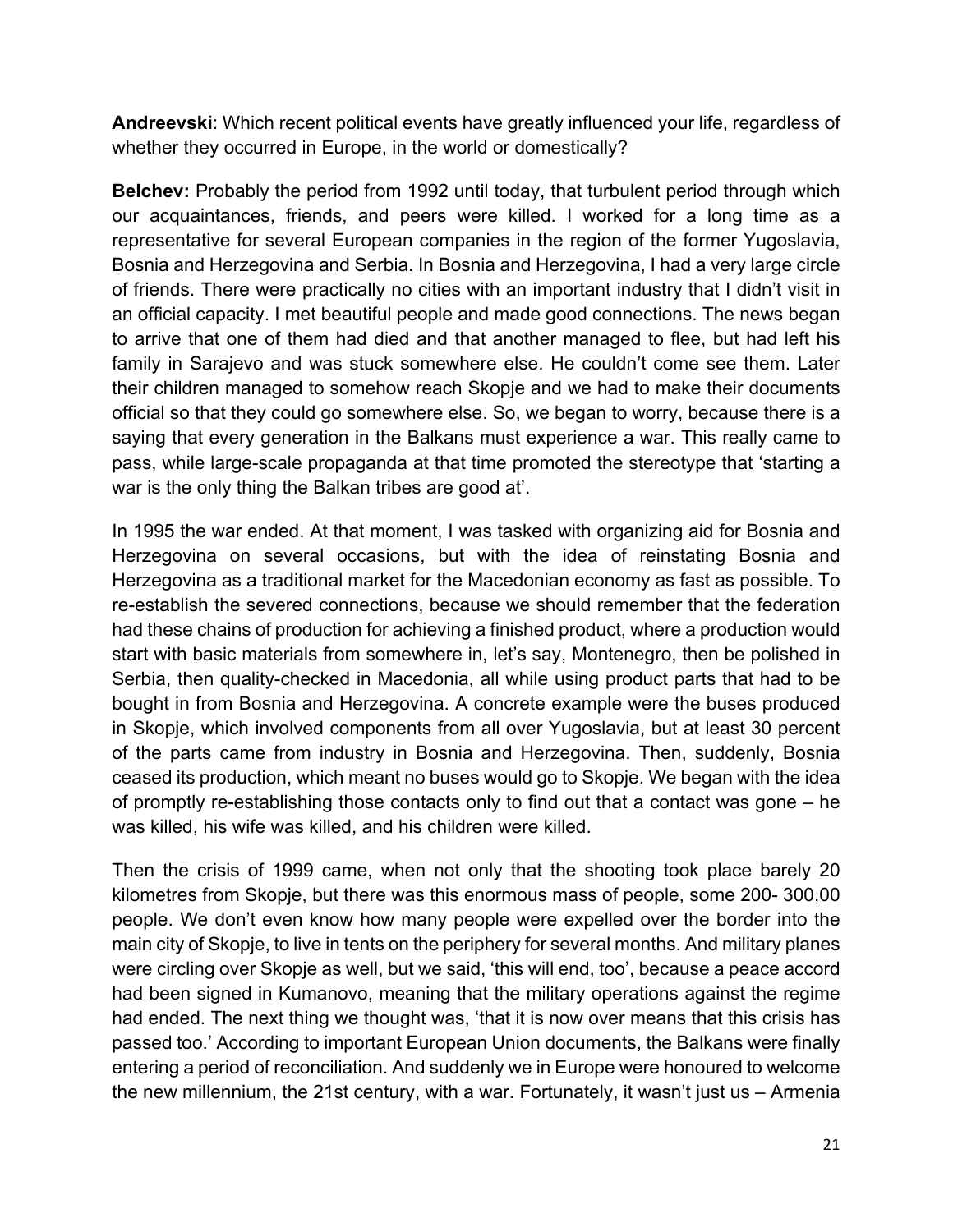and Azerbaijan started first with their conflicts, and we followed after them. So our generation had to sacrifice, to count casualties, and the consequences are that for 20 years now we have a system that is changing with radical speed, as opposed to the natural process that took centuries in European countries. We are doing it in a few decades, so we face the chaos even today. It is extremely hard to create a stable political system via military action. A system that will allow for its interests to be expressed via military action cannot enable a new kind of society to develop where peaceful dissent plays a key role. We are exactly at that stage at this moment. How many decades it will take - I don't know – but it would be nice for it to end soon, for my grandchildren's sake.

**Andreevski:** Since we are talking about your grandchildren, what do you hope for, what are your expectations for future generations of Europeans?

**Belchev:** Ah, as I said, there are probably no real reasons, no genuine reasons for violent activities. But, one can never be certain that it is over. France has a stable democratic system, right, but there will always be some hotheads that will cause a ruckus, provoke some other incident. Europe without borders allowed people of that kind to move around freely. We came to the point where extremists who carried those kinds of passports are able to swiftly enter Macedonia. At the same time, people from Macedonia, while exporting no offensive actions whatsoever [laughs], are prevented from entering the European Union.

# **Andreevski:** Yes.

**Belchev:** So I wish for the political system to be constructed in such a way that it will allow for rational political thought to somehow be articulated to the broader public and that it will enable democratic methods to be used to drive extremism into a corner. We will certainly deal with extremism here - there is a lot of fertile ground for extremism to grow in Macedonia. There is linguistic diversity, religious diversity, ethnic diversity, political diversity and some extremism will emerge, serving as a trigger to a bigger problem. The younger generations grew up perplexed by the two-decades long ban from Europe, with a political environment that made them much less free than we once were. Yet after a very long time, they can now at least experience the freedom of movement.

#### **Andreevski:** Yes.

**Belchev:** Hopefully the awareness that the turbulent times are over will prevail. It is only human to hope. What can I say?

**Andreevski:** Do you think that extremism, meaning extremism as a phenomenon, is one of the greatest challenges to both Europe and our country going forward, or there are other problems that need to be confronted?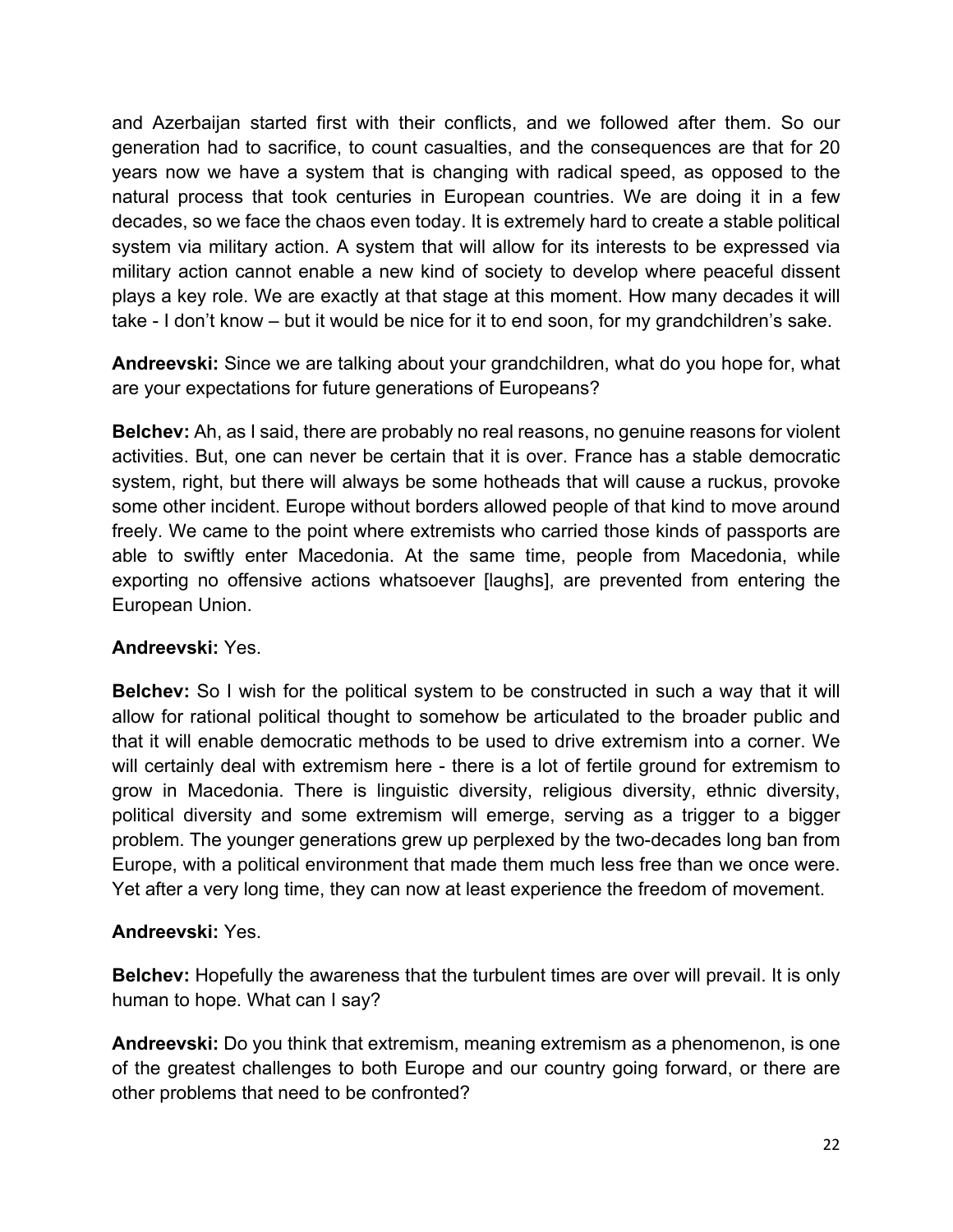**Belchev:** Europe's problem is internal democratic awareness. It is witnessing a percentage of its population in favour of supporting radical political action, and its founding countries are no exception. Europe learned to exist in a frozen conflict not with Cyprus case, but previously, with Gibraltar. It had to accept a situation where, although being allies, one part of the country carried a special status because of an agreement made 300 years ago. Cyprus is a special case, because in the process of building the European project, a situation was created where Europe accepted a status quo, or *fait accompli*, according to the terms of the previous political system. Yes, part of it is beyond the state's control, but let's find some *modus vivendi* so that it could also exist as if it were in Europe, despite not being administrated by the European Union member country in question. Now, the EU has expanded to countries established within this political culture for decades, countries that became independent barely a century ago. They were previously part of a mighty empire, stretching from the Baltic to Herceg Novi. This is probably the third or fourth political generation to develop these countries as they go through a radical transition from one social system to another. Transitioning to a social framework designed for traditional democracies, to which they need to adapt quickly, while accepting its values. Suddenly we realize that it won't be a smooth process. These countries' internal conflicts will surface, creating problems for the entire European project.

Will we succeed in finding our place in this environment, will there be a will for this peaceful Macedonian spirit to join, to have the right to speak up and be heard? That I cannot say. But it is a fact, I will say again, that change occurs in a very short interval of time. Will my grandchildren live to experience peace as we did? Probably yes, because the security structure called NATO, which, along with Europe, established new frameworks that drew the lines of conflict a bit further from Macedonia. Macedonia today is de facto inside Europe, so Europe won't expand if it decides someday to integrate this region too. It will just complete itself, because Europe is already all around us.

#### **Andreevski:** We are the island.

**Belchev:** Yes. But there will always be some statement, a line of fire and immediately everything becomes questionable: Are you a potential enemy, regardless of the resources you have, and can I consider you as a potential enemy? Various activities support regionalism or incite acts that are perhaps not aggressive, but selfish. Let's not name countries. It is not nice, but it is a fact that in some countries selfishness prevails. 'We should mind our interests now. We'll think about the others later'.

It will have repercussions for freedom of communication over the next generations, meaning that the freedom of movement will exist, but the quality of interactions will deteriorate. Countries will have to come up with plans for people to be able to network as broadly as possible, to address more and more topics that will serve as joint means of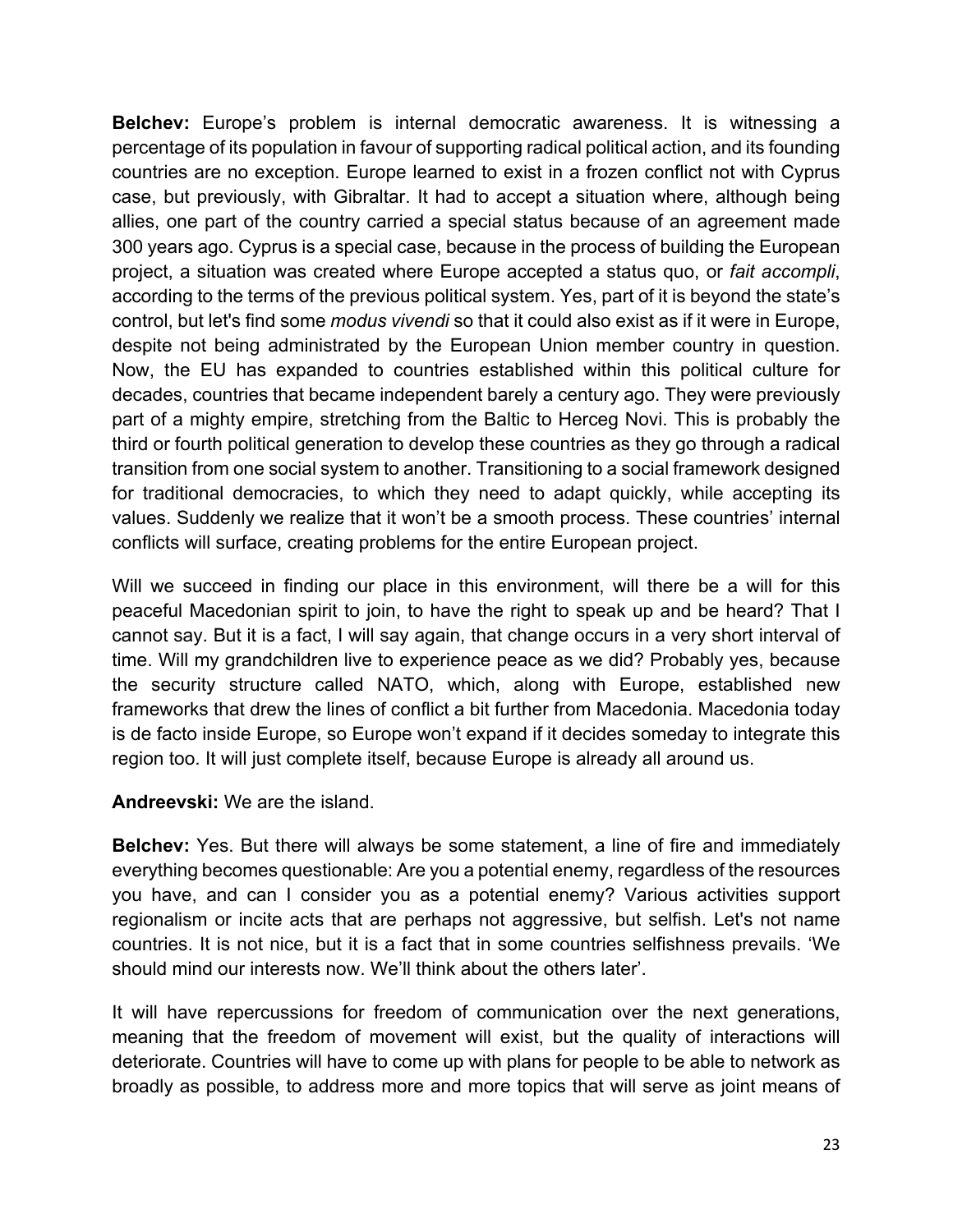communication among many people, particularly in the Balkans. It is so apparent that we lack that. I have already said that even the cultures of Macedonia and Greece know very little about each other. We have better knowledge of Bulgaria because of the similarity in language. The TV stations in Skopje offer good insight into what is happening in Serbia, in Croatia, and until recently, Slovenia as well, but now we no longer have Slovenia on the channels. So, we have good coverage of this Serbo-Croatian region.

# **Andreevski:** Yes.

**Belchev:** The Albanian population here in Macedonia can easily follow the cultural development of Albania, however, we are all aware that we and Albania and Greece are peripheral cultures, as opposed to the European 'mainstream', so we have to come up with an approach, similar to what the trader negotiators did. We should start by establishing a kind of a clone of CEFTA - a trade agreement within the region. Revoke all customs duties between all countries and despite all of the events that are happening, the freedom of movement of goods would be created. Freedom of movement for people is already established, so let's deal with the freedom of ideas now. That will probably be the next generation's first challenge.

**Andreevski:** How do you envision the future of this country? For instance, how do you envision Skopje or this country in fifty years?

**Belchev:** All our misfortunes will probably be history by then. The 'Fathers of Europe' type of European democratic spirit will prevail, as it did at the beginning. There is this wonderful Franco-German project enabling millions of young people from France and Germany to get acquainted. I hope, and aspired through the last years of my career – even now as a pensioner – to make such a project possible in Macedonia, between Macedonia and whichever neighbouring country or group of neighbouring countries. Even at my age I am still working with young people heading various NGOs – where exactly this kind of communication about life topics could be created – to contribute towards developing this European togetherness. It is an openness that we will eventually achieve. The rivalries that reign today should be forgotten in 50 years, just as the rivalries of 50 years ago have been forgotten. If countries which for 200 years waged wars almost every 30 years could manage to become the engine of Europe today, we can do it too. There are a lot of opportunities, primarily via the new technologies, that have enabled us to communicate on a daily basis.

# **Andreevski:** Yes.

**Belchev:** In the past, the time needed for a letter to be sent and for an answer to be received was a problem, and physical communication was practically impossible. Nowadays we can open a computer and see the interlocutor. This kind of communication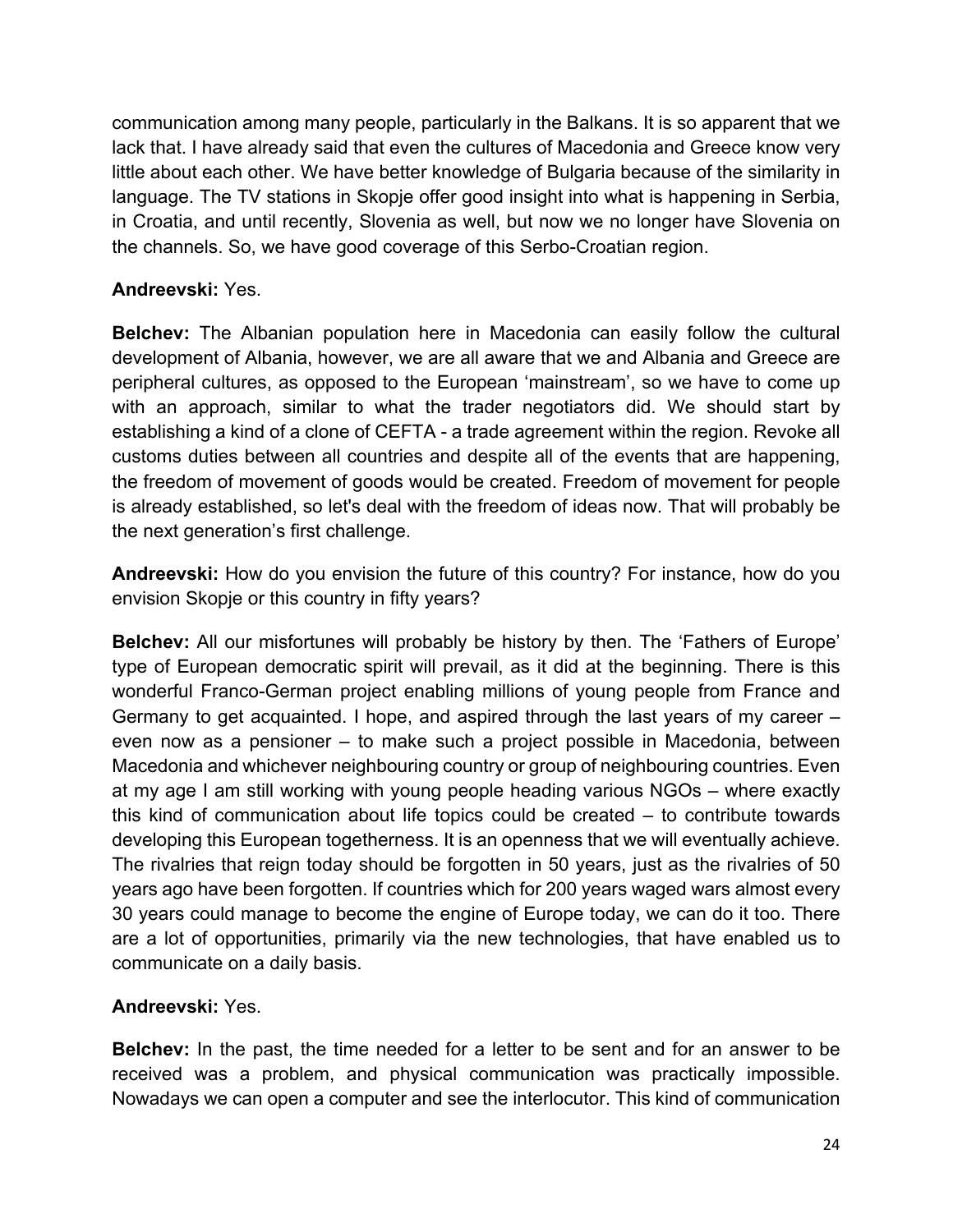will probably level the differences. It is logical to expect different positions, different worldviews, between people's positions. Technology already allows us to communicate on daily basis, something that took a lot of preparation in the past. Today we can watch live an event that occurred a couple of minutes ago somewhere in Europe.

#### **Andreevski:** Yes.

**Belchev:** And, God help us, good news will arrive from Macedonia. None of our neighbours, at least not that I'm aware of, reported the good news about this year's Ohrid Summer. It ended with a theatre show involving actors from five ex-Yugoslav countries. A theatre act that they specifically came to perform. It just wasn't attractive news, neither for the news portals focused on Greek culture nor for those focused on Bulgarian culture.

#### **Andreevski:** Yes.

**Belchev:** These are the events that will contribute to peace and understanding between nations.

**Andreevski:** In the end, what sort of advice would you give me, my generation, about the future?

**Belchev:** [laughs] How did the saying go? Find your own way and persist by following it. Our advice would otherwise be to note where we have fared well, where we have made mistakes, which of our proclaimed goals we didn't achieve and understand why we failed. We should occasionally write a negative review of our deeds, but always look forward.

**Andreevski:** Thank you very much. Excellent. Well, that was it. Once again, thank you very much.

**Belchev:** It was an honour.

**Andreevski:** I think that this is also a project that will contribute to the future about which you talked about, especially the communication opportunities that will enable young people from all around the world to listen to these conversations.

**Belchev:** We missed something. Yes, this is it.

**Andreevski:** Well I think that. I mean, I intentionally skipped some of the things, because they were already mentioned.

**Belchev:** This is interesting, you already asked me about Europe.

**Andreevski:** Which European countries haven't you visited yet? Yes.